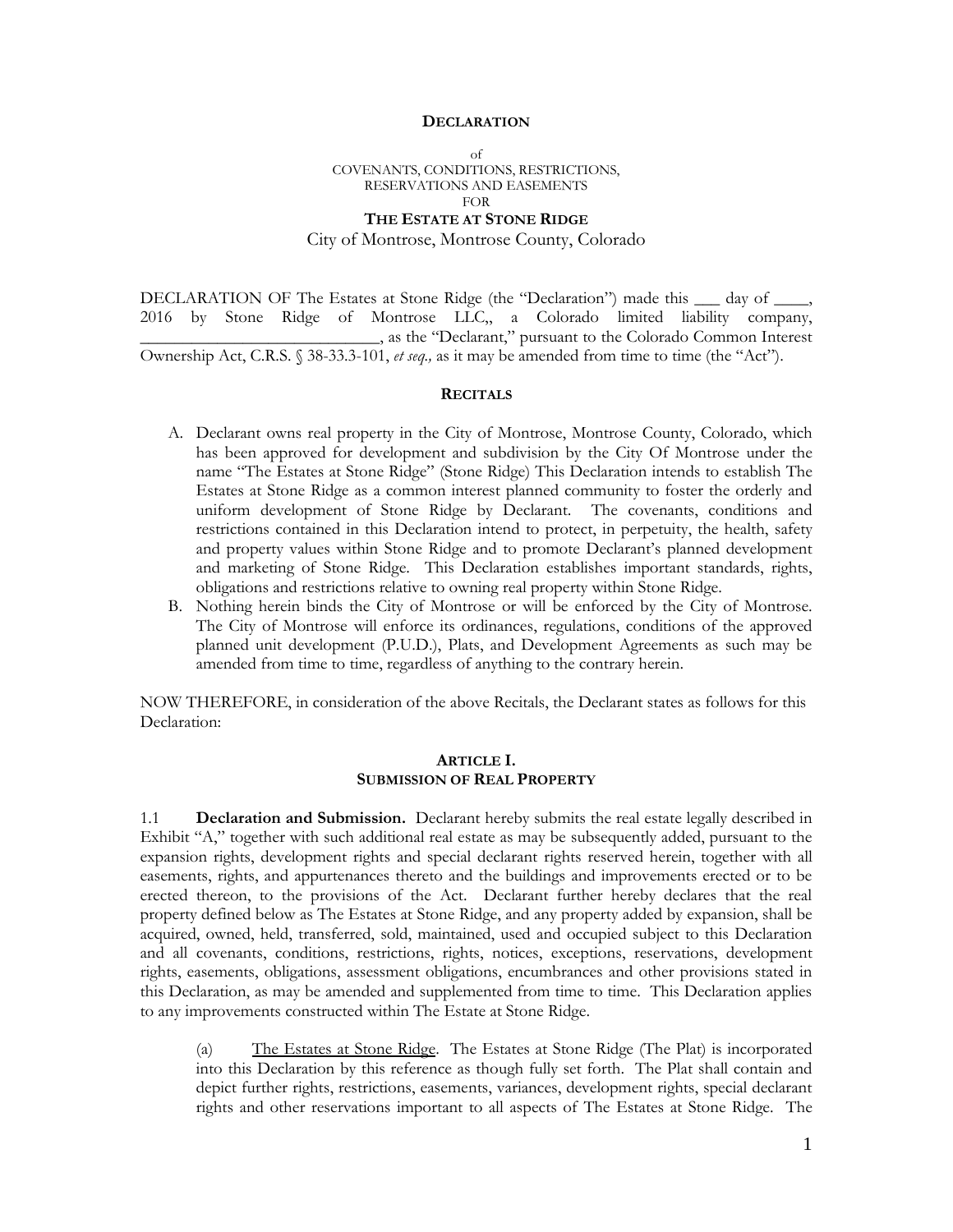Plat also sets forth identifying numbers for each Lot. It also reserves and creates, among other things, the boundaries and configuration of the Lots, building setback lines, no building zones, measurements, dimensions and location of the Lots, improvements located or to be located on the Lots, pipeline easements, parking areas, common and/or public roads, open space tracts, common elements, limited common elements, utility easements, alleys, pedestrian easements, sidewalks, bike paths and irrigation ditches, water courses, surface drainage easements and other encumbrances and notices.

(b) Development of Estates at Stone Ridge/Maximum Lots*.* Estates at Stone Ridge is a phased development 100 units of residential density. As specified in Article 6 herein below, Declarant shall also have the right to add units and to add real property to The Estates at Stone Ridge provided that the number of Lots or units added or created does not exceed a maximum of 250 residential units. This maximum shall not be deemed to impair any right herein to add unspecified units if allowed by law.

(d) Identification of Lots. Pursuant to C.R.S. § 38-33-204, every contract for sale, deed, written conveyance, lease, First Lien Security Interest, encumbrance, will or other legal instrument shall legally describe a Lot within River Park II as follows:

Lot\_\_\_\_\_, Estates at Stone Ridge Filing No. \_\_\_\_, according to and subject to that certain Real Property Declaration and Plat Map recorded in the Office of Montrose County Clerk and Recorder at Reception No. \_\_\_\_\_\_\_\_\_\_\_\_ and Reception No. \_\_\_\_\_\_\_\_\_\_\_\_, respectively, Town of Montrose, Montrose County, Colorado.

(g) Easements and Reversions. Declarant hereby reserves, creates and discloses the following easements, notices and rights relative to The Estates at Stone Ridge, which may also be depicted on the Estates at Stone Ridge Plat:

(h) Titles and Taxation. Each Lot shall constitute for all purposes a separate parcel of real property and shall be separately assessed and taxed by applicable governmental taxing authorities. Any lien for delinquent taxes shall be confined to the particular Lot involved and shall not affect title to any other Lot.

#### **ARTICLE II. DEFINITIONS**

2.1 **General.** Each capitalized term or term of special applicability used in this Declaration or used in the Estates at Stone Ridge Plat shall have the meaning specified or used in the Act, unless otherwise defined or used in this Declaration.

- (a) Act or CCOIA. The Colorado Common Interest Ownership Act, C.R.S. § 38-33.3-101, *et seq.,* as it may be amended from time to time.
- (b) Agency. Any agency or corporation that purchases or issues residential mortgages.
- (c) Articles of Incorporation or Articles. The Articles of Incorporation for The Estate at Stone Ridge Owners Association, a Colorado nonprofit corporation, as may be amended from time to time.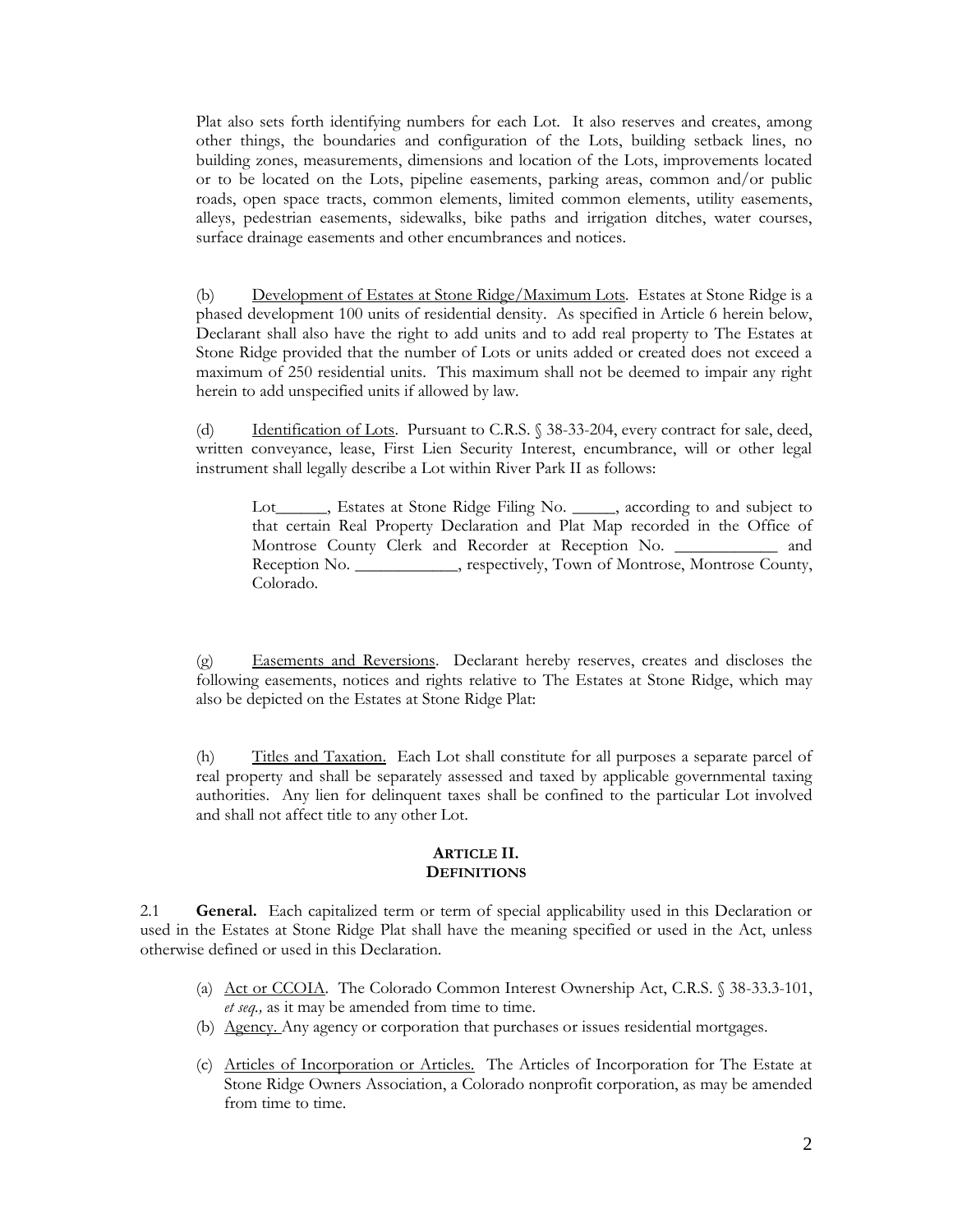- (d) Annual Assessment. The Assessment levied pursuant to an annual budget.
- (e) Assessment. The Annual, special and Default Assessments levied pursuant to Article \_\_\_\_ below. Assessments are also referred to as a common expense liability as define under the Act.
- (f) Association. The Estate at Stone Ridge Owners Association, a Colorado nonprofit corporation, its successors and assigns.
- (g) Bylaws. The Bylaws adopted by the Association pursuant to C.R.S. § 38-33.3-306 and amended from time to time.
- (h) City. City of Montrose
- (i) Clerk and Recorder. The office of the clerk and recorder in the County of Montrose
- (j) Common Elements and General Common Elements. Means the Real Estate within The Estates at Stone Ridge owned by the Association, other than a Lot; which real property is designated in the plat map to be recorded for the enjoyment of all the owners
- (k) Common Expenses. As used in this Declaration, this term includes assessment charges levied by and for the benefit of the Association, pursuant to the Governing Documents, including, but not limited to: (i) annual costs and expenses of the Association; (ii) large single-item expenditures of the Association (including but not limited to, capital expenditures, open space acquisitions and "Special Assessments"); (iii) amounts necessary to fund reserves pursuant to this Declaration; (iv) amounts for trash services; and (v) amounts for irrigation and landscaping water charges and leases.
- (l) County. The County of Montrose, Colorado
- (m) Common Expenses Assessment(s); Assessment(s). In addition to the definition included in the Act, shall include, but not be limited to, the following items levied against a particular Owner and/or Lot for the purposes of promoting the health, safety, and welfare of Estates at Stone Ridge and to enforce this Declaration and to construct improvements and acquire additional open space tracts: (i) late charges, attorneys' fees, fines, and interest; (ii) charges against a particular Owner and the Lot for the purposes of reimbursing the Association for expenditures and other costs of the Association in curing any violation of the Governing Documents by the Owner (including "default assessments"); and (iii) utility assessments and insurance assessments (assessed in proportion to risk).
- (n) Declarant. Declarant means the Declarant named in this Declaration, and any successor and/or assignee designated by Declarant.
- (o) Declaration. Collective reference to this Declaration and all the covenants, conditions, restrictions, limitations, reservations assessments, charges, lines, easements, and other provisions set forth in herein as may be amended or supplemented.
- (p) Design Guidelines. Collective reference to all written design and development guidelines, policies and procedures, building standards and material specifications, application and review procedures and fee schedules, and all architectural controls that apply to all construction and the placement, installation or removal of Improvements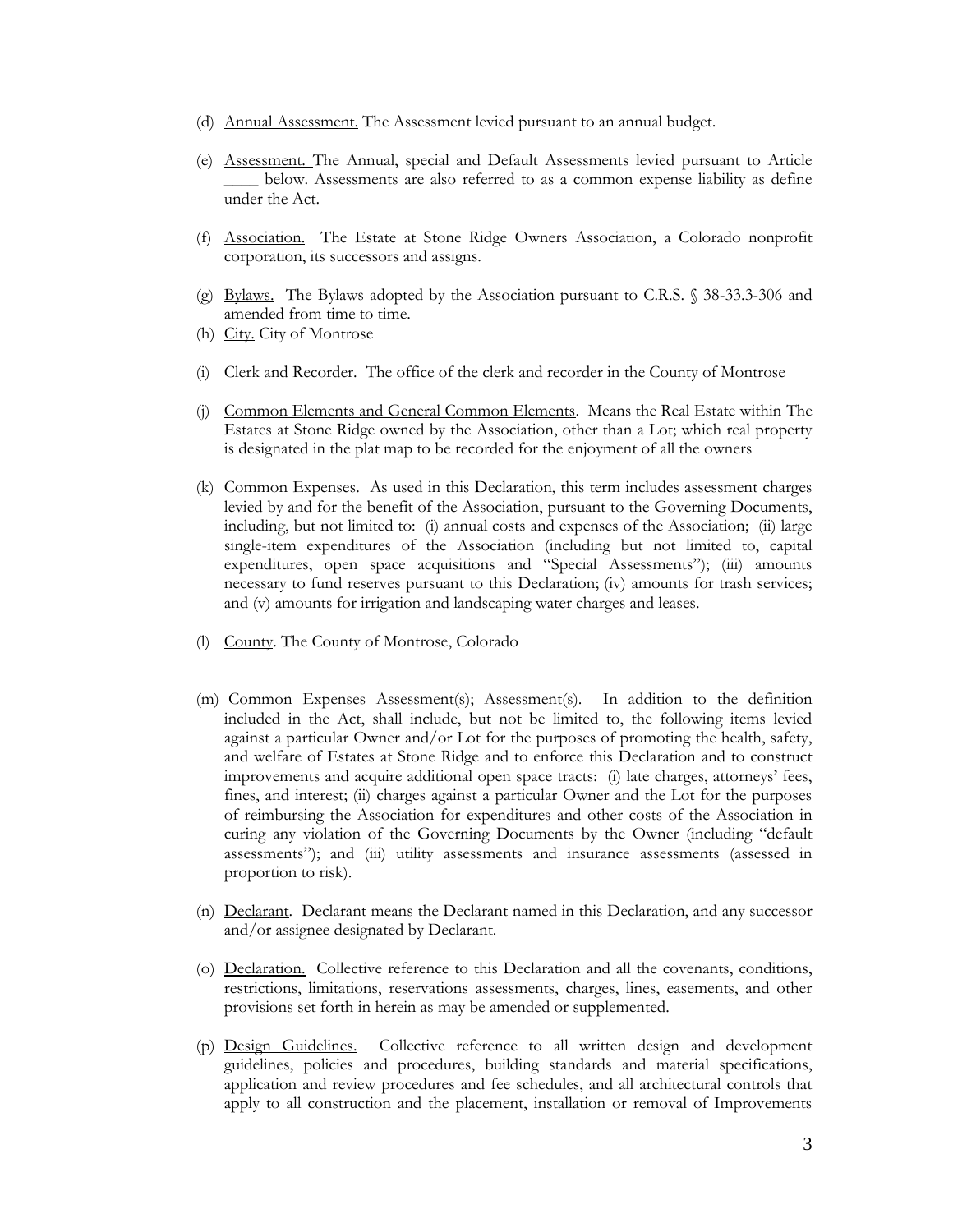within Estates at Stone Ridge and which are enacted by the Executive Board, its authorized delegates, and the DRC pursuant to their rule-making authority.

- (q) Design Review Committee/DRC. The committee created by Declarant for the purpose of administering and establishing controls over The Estates at Stone Ridge to ensure the desired development, design, use and improvement of those other than the improvements made by the Declarant.
- (r) Executive Board or Board of Directors. The governing body of the Association which is designated hereby and in the Articles and Bylaws.
- (s) First Lien Security Interest. Any unpaid and outstanding mortgage, deed of trust or other security instrument recorded in the records of the office of the Clerk and Recorder of the County of Montrose, Colorado, having priority of record over all other recorded liens except those governmental liens and Common Expense Assessment liens made superior by statute.
- (t) Governing Documents. Collective reference to those written documents which govern the operation of the Association and Estates at Stone Ridge including: (i) its Articles of Incorporation; (ii) its Bylaws; (iii) its Rules and Regulations; (iv)Design Guidelines; and (vi) this Declaration, as one or more of the same may be amended from time to time. Each and every provision of the Governing Documents shall be given the force and effect as if set forth in this Declaration, which document shall control in the event of any conflict.
- (u) Improvement(s). Without limit, includes structures, fencing, landscaping, signs, vegetation, utilities, roads, driveways and buildings within or upon a Lot, including any substantial change, removal or addition to any structure or attachment.
- (v) Lot(s). A general term to describe any unit, parcel, tract or other physical portion of property within Stone Ridge designated for separate ownership or use as shown on the Stone Ridge Plat with separate boundaries, including any Improvements erected or to be erected thereon. Lot shall also be deemed to include a separate unit that is part of a duplex, triplex or other shared-lot structure. As used herein, "Lot" shall also mean a unit as that term is defined in the Act. Lot shall also mean any property or units that are added to Stone Ridge pursuant to declarant rights or otherwise.
- (w) Notice of Violation. An instrument which shall set forth the name of the owner of record, the nature of the covenant violation and covenant violated, the approximate dates of violation and containing provisions for the signature of the DRC or the Association.
- (x) Owner or Lot Owner. The Declarant, or any other person or entity that owns, acquires, accepts, purchases or otherwise acquires a Lot in Stone Ridge. Lot Owner shall be a similar term to Unit Owner as defined in the Act.
- (y) Purchaser. A person, other than a Declarant or an assignee of Declarant and its special declarant rights, development rights and other reserved rights, who by means of a transfer acquires a legal or equitable interest in a Lot.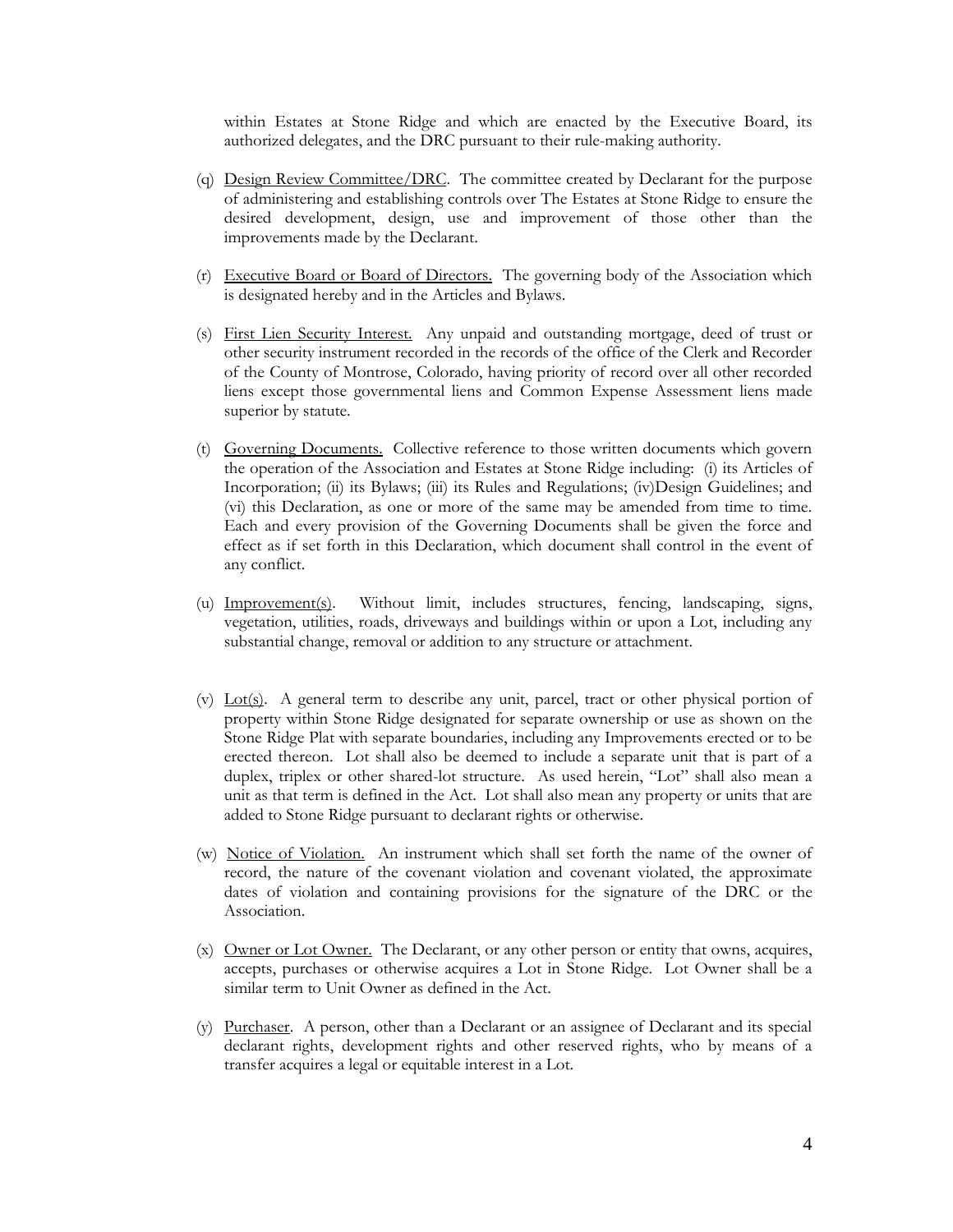(z) Rules and Regulations. Collective term for all rules, regulations, policies, procedures and guidelines of the Association, in general, and including the Design Guidelines, specifically as the same may be adopted and amended from time to time by the Executive Board or the DRC pursuant to the Act, this Declaration and Bylaws.

#### **Article III Restriction on Use**

3.1 **General Restrictions.** All of the Estates at Stone Ridge Lots shall be held, used and enjoyed subject to following limitations and restrictions, subject to the Development Rights and Special Declarant Rights reserved by the Declarant.

- (a) Restrictions on Fences. With the exception of un-obstructive wire fences to protect gardens and trees only and ornamental fences in no case higher than six feet with the prior written approval of the DRC, in their sole discretion, no fences shall be constructed within the Development. Fencing in such area shall be encouraged to be a vegetated hedge/buffer constructed and implemented only pursuant to a uniform and comprehensive plan and design approved by the Declarant, Association and DRC.
- (b) Animals/Dogs. No animals, horses, swine, goats, livestock, or poultry of any kind may be raised, bred, kept or pastured on the Stone Ridge Lots. Dogs and generally recognized house pets (to a maximum of four) are allowed subject to all City of Montrose ordinances or laws. Dogs shall be confined to an unfenced dog run to the rear of all structures or within an approved fenced area. The Association may ban problem dogs with notice to and an opportunity to be heard from the Lot Owner who owns the dog(s). The breach of any of these rules shall constitute a noxious and offensive activity. The Declarant or any Lot owner may enjoin or seek damages for the maintenance of such animals within Stone Ridge. For the purposes of this Declaration, a problem animal shall mean an animal that barks uncontrollably, an animal that roams freely and habitually, an animal that chases or harasses wildlife or an animal who is otherwise unsafe or vicious. An animal shall be presumed to be a problem animal in the event the Association has received individual written and signed complaints from at least six different lot owners. Lot Owners shall hold the Association harmless from any claim resulting from any action of their animals.
- (c) Vehicles Cars and all vehicles should be parked in a Garage approved by the DRC. Campers, large commercial trucks and vehicles (not pickups), motor homes, motorcycles, jet-skis, boats, boat trailers, truck and utility trailers and other recreational vehicles may not be maintained or stored on the Lots unless stored at all times in a garage approved by the Design Review Committee. Small boats ( 22' and under), kayaks and canoes may be stored in the rear of a structure. No abandoned vehicles shall be permitted on any Lot. A vehicle shall be considered abandoned if it remains nonoperative for a period of 30 days. In such instance, the Association shall send a letter requiring removal of the vehicle within Fifteen (15) days from the receipt of the letter, and if the Owner does not comply within that period of time, the Association may have the vehicle towed away at the violator's expense. The Association may promulgate additional rules and regulations regarding the parking of all kinds of vehicles.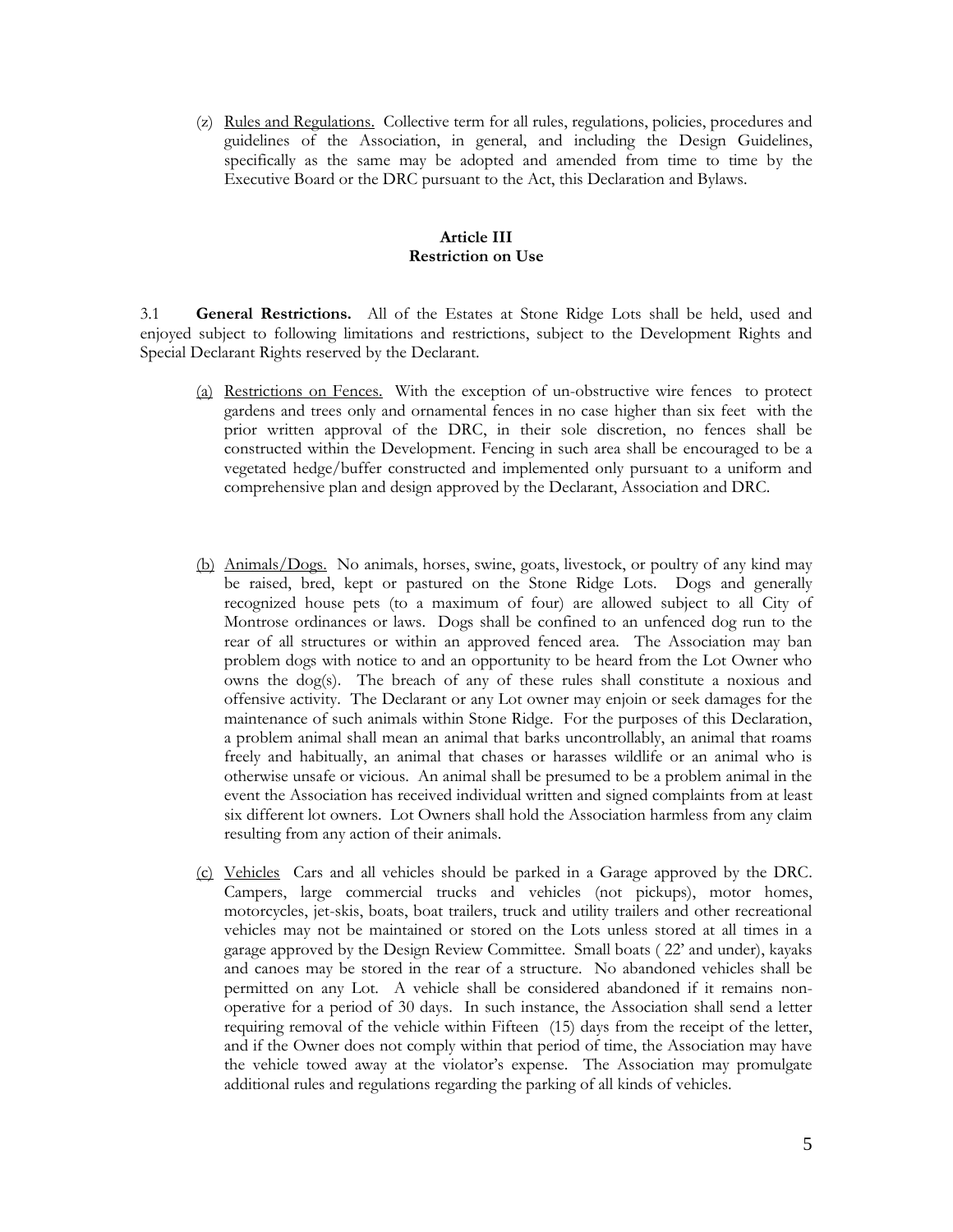- (d) Lighting and Signs. Exposed bulbs shall not be permitted on any exterior light fixture and all such fixtures shall incorporate some sort of opaque light shield to mitigate ambient light pollution. Halloween and Christmas are the only two holidays where temporary decorative lighting shall be permitted. The temporary decorative lighting for Halloween shall be erected no earlier than October  $25<sup>th</sup>$  and shall be taken down no later than November  $7<sup>th</sup>$ . The temporary decorative lighting for Christmas shall be erected no earlier than December 15<sup>th</sup> and shall be taken down no later than January 5<sup>th</sup>.
- (e) Temporary Structures. The owners of Lots within Stone Ridge, including tenants, guests or other invitees, are strictly prohibited from erecting, constructing, placing, using, occupying or living in any mobile home, recreational vehicle, yurt, tent, teepee or other similar structure (hereinafter referred to as "Temporary Residential Structure") on any Lot within Stone Ridge. Notwithstanding the foregoing, the DRC may approve a Temporary Residential Structure to facilitate the construction of an approved structure on a Lot provided that such structure is temporary. Temporary Residential Structures does not pertain to a Lot owner erecting a tent in their respective backyard for the purpose of a recreational camping experience for youth age 18 years and under. Under no circumstance shall the tent be erected for more than two-weeks.
- (f) Use and Occupancy. The use and occupancy of all Lots shall be limited to residential use. Notwithstanding the foregoing limitations, an Owner may use a Lot to operate a home occupation as long as such home occupation: (i) does not constitute a nuisance; (ii) does not entail any kind of manufacturing activity; (iii) does not create or generate any environmental pollution, including offensive noise or odor; (iv) does not require any on-site employees; and (v) does not have any appreciable increase in traffic.
- (g) No Hazardous Activities. No activities shall be conducted within The Estate at Stone Ridge which are or may be unsafe or hazardous to any person or property, including wildlife and trees. A Lot Owner shall be absolutely liable to all other Lot Owners, including Declarant, their family members, guest, invitees, licensees and contract purchasers for any damages or personal injuries resulting in such hazardous activities on his or her Lot.
- (h) Rentals. No time-sharing or other forms of interval ownership shall be allowed within The Estates at Stone Ridge. All lessees or tenants of residential dwellings shall in all respects be subject to the terms and conditions of this Declaration. The Association may regulate, prohibit and condition rental activity and may set rules on tenant access and use of Common Elements. Tenants and lessees shall be considered non-members for all Association purposes. All leases and rental agreements of Lots shall state that the failure of the tenant, renter or guest to comply with the terms of the Governing Documents shall constitute a default of the lease or rental agreement and of this Declaration, and such default shall be enforceable by either the Association or the landlord, or both.
- (i) Maintenance and Repairs. Lot Owners shall be responsible for the maintenance, upkeep, repair and replacement of the properties, landscaping, buildings, homes and Improvements within their Lot. All Lots shall be maintained in a neat and attractive condition. Each Lot at all times shall be kept in a clean, sightly, and wholesome condition. Trash, litter, junk boxes, bottles, cans, implements, machinery, lumber or other building materials shall not be permitted to remain exposed upon or within any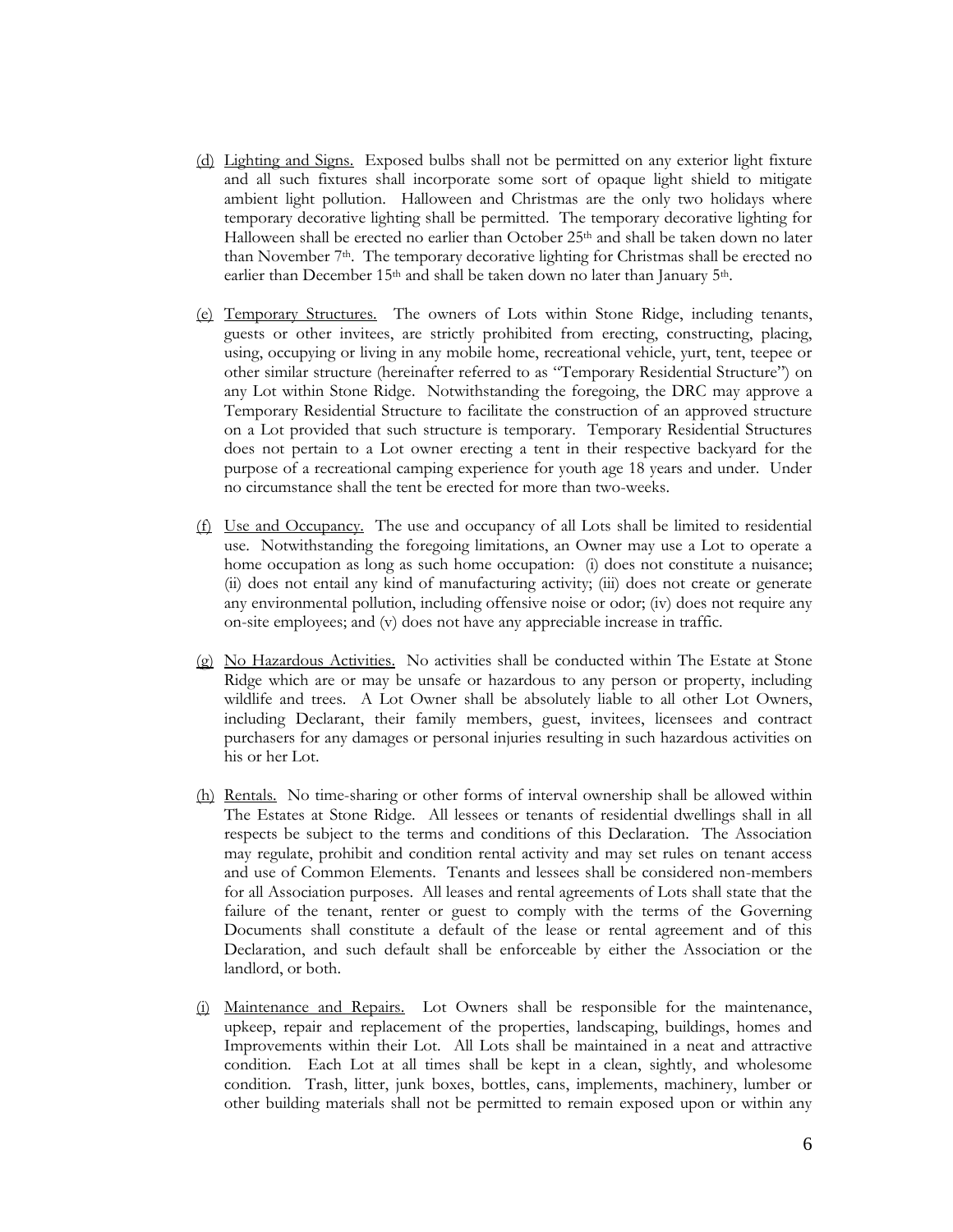Lot so that the same are visible from any neighboring Lot, any street or common area except as necessary during construction. The period of construction shall not exceed nine (9) months from the date the building permit is issued. Declarant, its agents and assigns and the Association, and its agents, shall have the authority to enter, replace, maintain, repair and clean up Lots and Improvements which do not conform to the provision of this section, and to charge and collect from the Lot Owners thereof all reasonable costs related thereto as an assessment hereunder. Areas where lawns have been planted shall be kept free of weeds, and unsightly vegetation.. Any building or Improvement which has been damaged by fire or other casualty causing the same to be unsightly shall be repaired or removed and revegitated within six (6) months from the date of such casualty.

- (j) Roadways. Declarant or the Association may set restrictions pertaining to speed of vehicles, traffic and parking regulations and noise level of vehicles, even if such restrictions are more restrictive than the laws of the state or local government having jurisdiction over the road within the Estates at Stone Ridge provided such restrictions are not unreasonable.
- (k) Unsightliness. All unsightly conditions, structures, facilities, equipment, objects and conditions shall be enclosed within an approved structure.
- (l) Easements. Individual Lot Owners may not grant easements across their Lots without the express written consent of both Declarant and the Association thereafter.
- (m) Rules and Regulations. In furtherance of the provisions of this Declaration, and the general plan, rule and regulations concerning and governing the Estates at Stone Ridge or any portion thereof may be adopted, amended, or repealed from time to time by the Executive Board and/or the DRC. The Executive Board may establish and enforce penalties for the infraction thereof. Breach of any Rule or Regulations shall constitute a noxious and offensive activity, constituting a nuisance.
- (n) Signs. Except for activities of Declarant, no signs, advertisements, billboards or advertising structures of any kind or character may be erected or maintained upon a Lot. Notwithstanding the foregoing, the Board or the DRC shall approve and authorize signage for street identification, public directions, rules enforcement and open space/trails/park usage. Real estate signage is allowed within The Estates at Stone Ridge so long as the sign is no larger than three feet square.
- (o) Garages. Each Lot Owner may construct one garage attached to a primary residence or detached so long as it is within the building setback and so long as such garage is constructed of suitable material and design so as to be compatible with the materials and design of the primary dwelling. Every effort shall be made so that Garages are not the dominant architectural feature on the front of a unit and so that the front entrance to the house/unit is more prominent ("proud") than the garage entrance.
- (p) Insurance Rates. Nothing shall be done or kept on the Lots which will increase the insurance rate on any Association property without prior Board approval, nor shall anything be done or kept in the properties which would result in the cancellation of insurance on any Association property or which would be in violation of any law.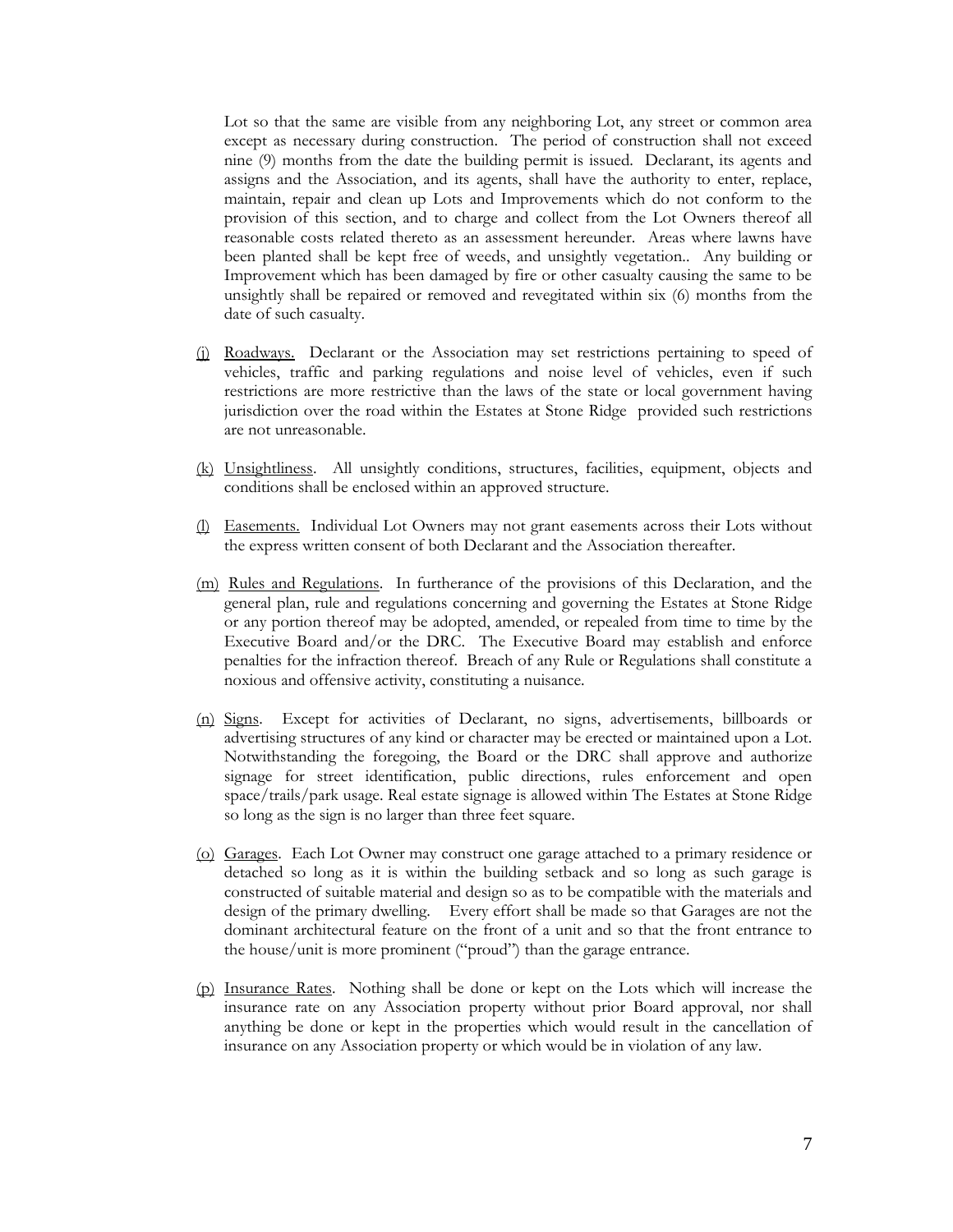3.2 **Declarant.** Notwithstanding anything to the contrary contained in this Declaration, it shall be expressly permissible for Declarant, its assigns, Estates at Stone Ridge employees and agents, to perform such reasonable activities, and to maintain portions of as deemed reasonably necessary or incidental to the construction, development and sale of Lots in the development of Estates at Stone Ridge and adjoining properties, specifically including, without limiting the generality of the foregoing, the maintenance of temporary business offices, storage areas, trash bins, construction yards and equipment, signs, model homes, temporary sales offices, parking areas and lighting facilities which do not constitute a nuisance to Lot Owners. Nothing in this Article shall be constructed to limit or interfere with the Declarant's development of the Estates at Stone Ridge any additions thereto or any adjacent properties.

### **Article IV**

# **STONE RIDGE OWNERS ASSOCIATION**

3.1 **Formation and Purpose.** " The Estates at Stone Ridge Owners Association" is the name of the owner association formed pursuant to C.R.S. § 38-33.3-301. Estates at Stone Ridge Owners Association is a Colorado nonprofit corporation formed by filing Articles of Incorporation with the Colorado Secretary of State. The Association, through its Executive Board, shall perform certain functions and hold and manage certain property within Estates at Stone Ridge for the common benefit of the Association Members. The Association shall provide for the care, operation, management, maintenance, repair and replacement of the common elements, open space tracts, parks, drainage systems, waterways, ditches and natural trail systems to the extent not provided by the City of Montrose. The Association shall also have the authority and full power to negotiate with the City of Montrose to require its participation in the cost of maintaining areas within The Estates at Stone Ridge Association may arrange for comprehensive trash collection services to be paid by the Owners as an assessment as provided herein. The Association shall maintain the trees and landscaping within the "OS" Tracts. And strips located within the public right of ways depicted on the Plat that do not boarder a platted Lot Each individual Lot owner is responsible for maintaining any tress and/or landscaping that is within the width of the deeded Lot that boarders any public right of way. The Association shall not, however, be responsible for any other maintenance, improvement or repair within such areas as the same is the accepted responsibility and cost of the City of Montrose.

3.2 **Membership.** The exclusive qualifications for membership in the Association is record ownership in fee simple of a Lot. A Lot Owner shall automatically be the holder of one "Membership" in the Association as Membership is appurtenant to each Lot. Title to and ownership of a Membership shall pass only with the fee simple title to each Lot. The owner(s) of each Lot shall automatically be entitled to the benefits and be subject to the burdens relating to Membership as set forth in this Declaration, the Articles of Incorporation, Bylaws, and any Rules and Regulations promulgated by the Association. In the case of joint ownership of any Lot, the owners thereof shall be entitled to only one membership. Each membership shall be entitled to one vote in the affairs of the Association.

3.3 **Powers.** The Association shall have all the powers, authority and duties permitted or set forth in this Declaration, the Articles, the Act and the Colorado Revised Nonprofit Corporation Act, C.R.S. § 7-121-101, as amended. In general, the Association may do all acts that may be reasonably necessary or desirable to keep and maintain The Estates at Stone Ridge as a safe, attractive and desirable community.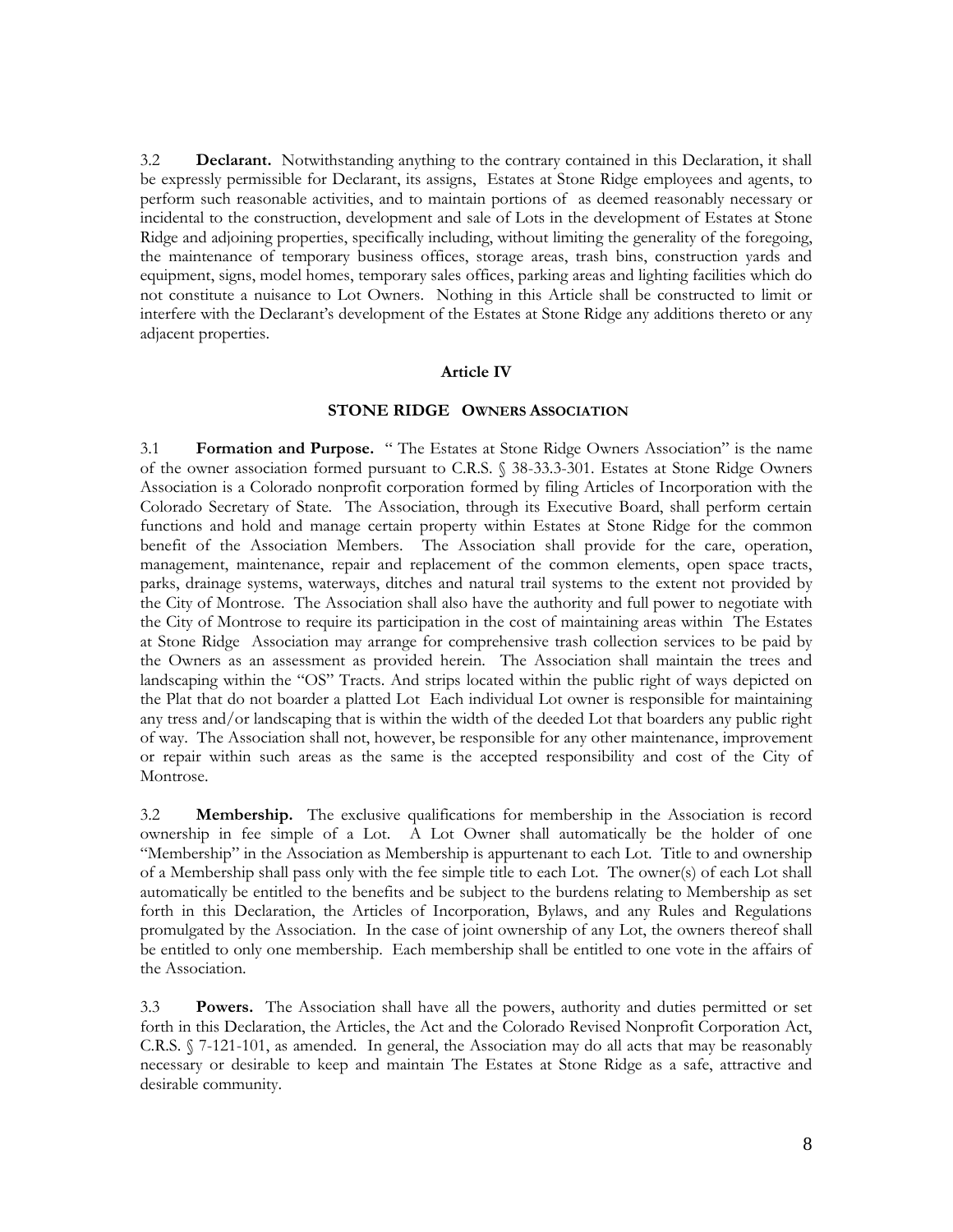3.4 **Declarant Control.** As allowed by C.R.S. § 38-33.3-303(5)(a), the Declarant hereby reserves full right and control of the Association for a period of time equal to the later of the following events:

- (a) Sixty (60) days after conveyance of Ninety percent (90%) of the Lots that may be created to unit owners other a declarant;
- (b) Two (2) years after the last conveyance of a Lot by Declarant in the ordinary course of business; or
- (c) Two (2) years after any right to add new units was last exercised.

During such period of Declarant Control, Declarant (or persons designated by Declarant) may appoint and remove, in its sole discretion, all officers and members of the Executive Board. Notwithstanding the foregoing provisions, the following shall apply with respect to the period of Declarant Control of the Association.

3.5 **Transfer of Control.** Within sixty (60) days after the Lot Owners other than Declarant elect a majority of the members of the Executive Board, Declarant shall deliver to the Association all Lot Owner and Association property held or controlled by Declarant as specified by the Act, C.R.S. § 38-33.3-303(9).

 3.6. **Sub- Associations**. Notwithstanding any of the Declarants rights. The declarant shall have the ability and right to create sub associations within the development. These sub associations will have common elements and common assessments to maintain such elements.

# **ARTICLE IV.**

# **ASSESSMENTS**

4.1 **Powers.** The Association shall have all the powers, authority and duties permitted or set forth in this Declaration, the Articles, the Act and the Colorado Revised Nonprofit Corporation Act, C.R.S. § 7-121-101, as amended. In general, the Association may do all acts that may be reasonably necessary or desirable to keep and maintain River Park II as a safe, attractive and desirable community.

4.2 **Apportionment of Common Expenses.** Except as provided in this Declaration, all Common Expenses and Assessments shall be assessed against all Lots in accordance with the formula for liability for the Common Expenses as set forth in this Declaration.

4.3 **Annual Assessment / Commencement of Common Expense Assessments.** Each Lot Owner, by accepting a deed to a Lot, shall be deemed to covenant and agree to pay Assessments to the Association. Assessments may be made on an annual basis against all Lots and shall be based upon the Association's advance budget of the cash requirements needed by it to provide for the administration and performance of its duties during such assessment year. The budget shall be submitted to the Lot owners for ratification pursuant to the Act. Common Expense Assessments shall be due and payable in monthly, quarterly, or annually Assessments may begin on the first day of the month in which conveyance of the first Lot to a Lot Owner other that the Declarant occurs. The omission or failure of the Executive Board to levy the assessment for any period shall not be deemed a waiver, modification or a release of the Lot Owners from their obligation to pay.

The initial Annual assessment shall be set at Two Hundred Fifty Dollars (\$250) and cannot be increased more than 10% in any calendar year without a majority vote of the voting members. Should the declarant determine a sub-association within the Estates of Stone Ridges is required, Those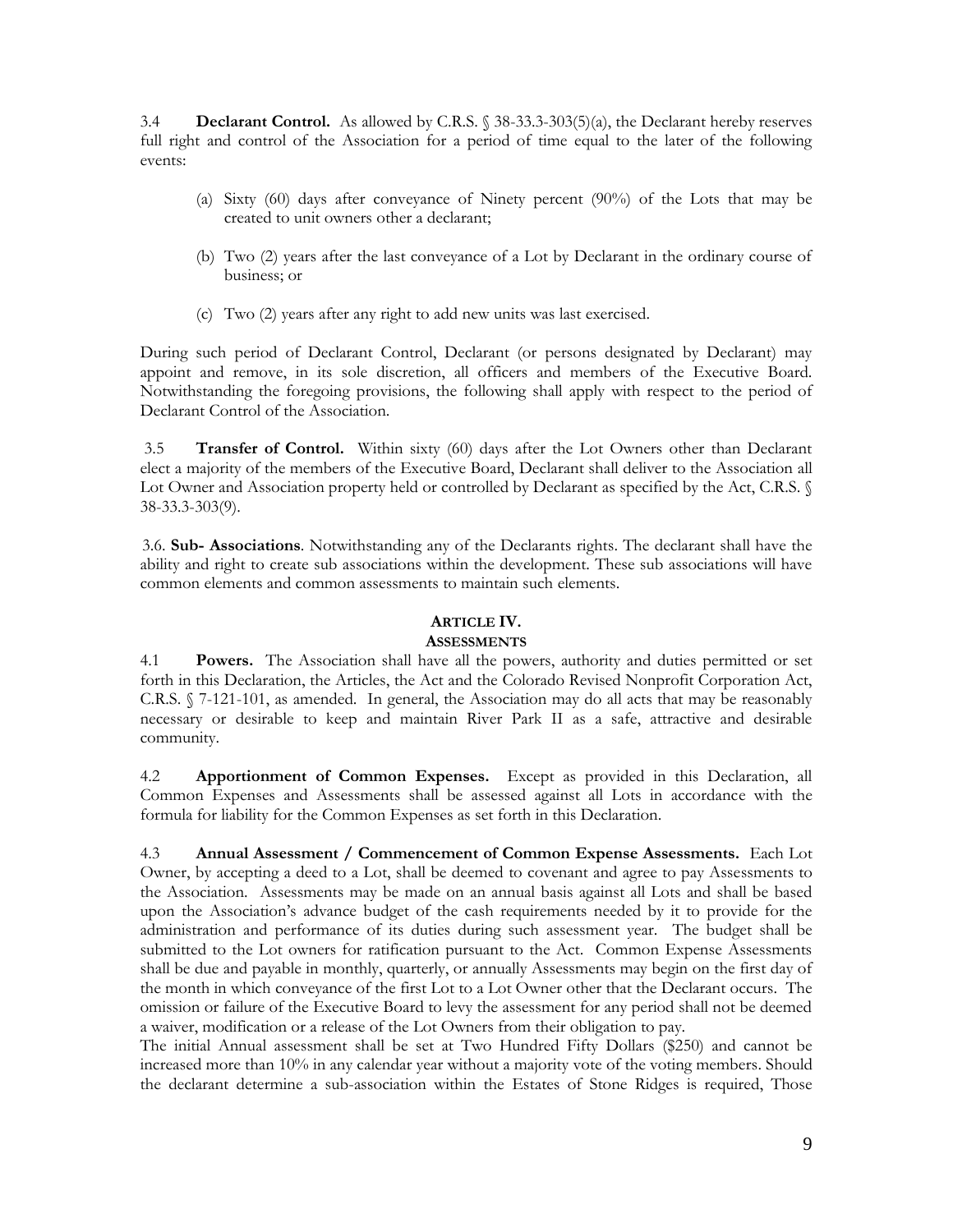annual sub association assessments are to be determined and are above and beyond this annual assessment.

4.4 **Nonpayment of Assessments.** Any Assessment, charge or fee provided for in this Declaration, or any monthly or other installment thereof, which is not fully paid within 20 days after the due date thereof, as established by the Executive Board, shall bear interest at the rate of 21% per annum from the due date, and the Association may assess a reasonable late as determined by the Executive Board. Failure to make payments within sixty (60) days of the due date thereof shall cause the total amount of such overdue assessments, charges or fees, or monthly or other installments to become immediately due and payable at the option of the Board. The Association may also bring an action at law or in equity, or both, against any Lot Owner personally obligated to pay such overdue assessments, charges or fees, or monthly or other installments thereof, and may also proceed to foreclose its lien against such Owner's Lot. An action at law or in equity by the Association against a Lot Owner to recover a money judgment for unpaid assessments, charges or fees, or monthly or other installments, may be commenced and pursued by the Association without foreclosing, or in any way waiving, the Association's lien therefor. Foreclosure or attempted foreclosure by the Association of its lien shall not be deemed to estop or otherwise preclude the Association from thereafter again foreclosing or attempting to foreclose its lien for any subsequent assessment, charges or fees, or monthly or other installments thereof, which are not fully paid when due. The Association shall have the power and right to bid on or purchase any Lot at foreclosure or other legal sale, and to acquire and hold, lease, mortgage, vote the Association votes appurtenant to ownership thereof, convey or otherwise deal with the same. If a foreclosure action is filed to foreclose any assessment lien, and a Lot Owner abandons or leaves vacant his or her Lot, the Board may take possession and rent said unit or apply for the appointment of a receiver for the Lot without prior notice to the Lot Owner. The rights of the Association shall be expressly subordinate to the rights of any holder of a First Lien Security Interest as set forth in its deed of trust or mortgage (including any assignment of rents), to the extent permitted under the Act.

4.5 **Lien Priority.** The lien of the Association under this article is a continuing lien, prior to all other liens and encumbrances on a Lot except: (1) liens and encumbrances recorded before the recordation of the Declaration; (2) a First Lien Security Interest on the Lot (except as allowed by the Act with regard to the limited lien priority allowed to the Association); and (3) liens for real estate taxes and other governmental assessments or charges against the Lot. This Article does not affect the priority of mechanics' or materialmen's' liens. Each Lot Owner recognizes and accepts that the lien of the Association under this Article is not subject to the provision of any homestead exemption as allowed under state or federal law. Sale or transfer of any Lot shall not affect the lien for Assessments or charges except that sale or transfer of any Lot pursuant to foreclosure of any First Lien Security Interest, or any proceeding in lieu thereof, including deed in lieu of foreclosure, or cancellation or forfeiture shall only extinguish the lien of assessment charges as provided by state law. No such sale transfer, foreclosure, or any proceeding in lieu thereof, including deed in lieu of foreclosure, nor cancellation or forfeiture shall relieve any Lot from continuing liability for any assessment charges thereafter becoming due, nor from the lien thereof.

4.6 **Owner's Negligence or Misconduct.** If the need for maintenance, repair, or replacement of the Common Elements, or any portion thereof, is caused through or by the negligent or willful act or omission or misconduct of an Owner, Related Users, agents, employees, customers or invitees, then the expenses, costs, and fees incurred by the Association for such maintenance, repair, or replacement shall be a personal obligation of such Owner, and if not repaid to the Association within seven (7) days after the Association shall have given notice to the Owner of such expenses, costs, and fees shall automatically become a default assessment determined and levied against such Lot, and the Association may proceed in accordance with the applicable provisions of Article 4 hereof.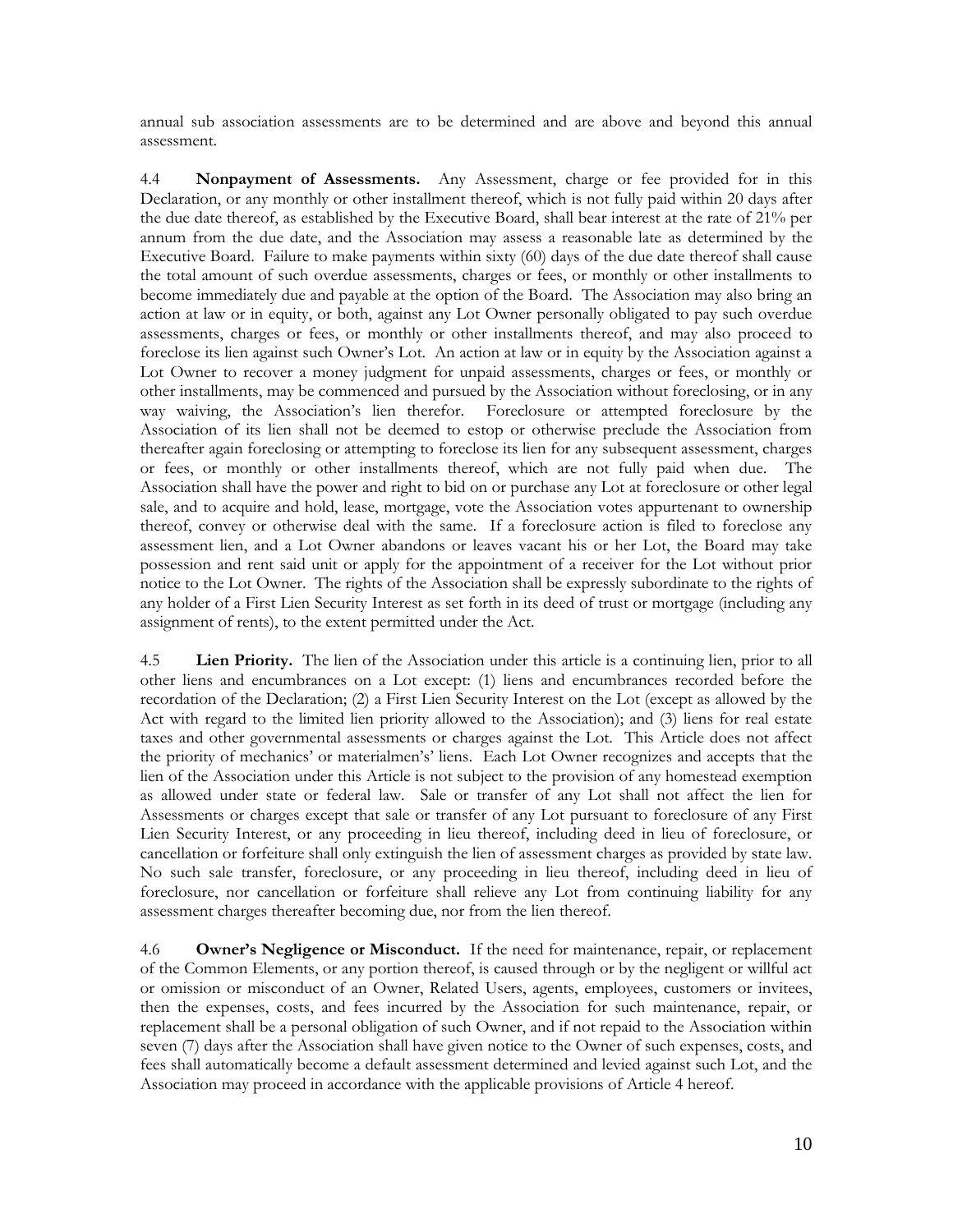# **ARTICLE V. DESIGN REVIEW / DESIGN REVIEW BOARD**

5.1 **Design Review Board.** Declarant hereby establishes a Design Review Committee ("DRC") which shall consist of at least three, but not more than five members. To help ensure that Declarant is able to guide and maximize the value of its desired development for Estates at Stone Ridge, until 67% of the Lots to be created have been conveyed to Lot Owners, Declarant, in its sole discretion, shall appoint all members of the DRC, and may remove any appointee at any time upon written notice to such appointee. Thereafter, the Executive Board shall appoint the members of the Design Review Board Committee in accordance with the Bylaws.

- (a) Qualification. Except for the members that may be appointed by Declarant, all but 2 members of the DRC appointed by the Executive Board shall be a Lot Owner if there are 5 DRC members and all but 1 member of the DRC shall be Lot Owners if there are 3 DRC members.
- (b) Term. Notwithstanding the above, appointments shall be for staggered terms of a year's different in termination so as to provide reasonable continuity to design review process.
- (c) Exemption. Real estate owned by the Declarant (including both Lots and Common Elements) and Real Estate owned by the Declarant (including both Lots and Common Elements) and Real Estate owned by successors or assignees of Declarant assigned Declarant's exemptions hereunder shall be exempt from any control of the DRC.
- (d) Power of Appointment by Declarant. Until 67% of the Lots have been conveyed to Lot Owners, Declarant, in its sole discretion, may at any time grant the power of appointment of the members of the DRC, and the chairman thereof, to any entity succeeding to substantially all of the assets of the Declarant, or to the Association.

5.2 **Design Criteria.** The DRC shall exercise its reasonable judgment to the end that all attachments, Improvements, construction, landscaping and alterations to Lots, Common Elements and Limited Common Elements within The Estates at Stone Ridge shall comply with the restrictions, standards and requirements of this Declaration. The DRC may establish design rules and guidelines more specific than those set forth in this Declaration including standards for review applicable to all Lots. The approval or consent of the DRC on matters properly coming before it shall not be unreasonably withheld, and actions taken shall not be arbitrary or capricious. Decisions shall be conclusive and binding on all interested parties. Approval shall be based upon, but not limited to, conformity and harmony, effective location and use of Improvements on nearby Lots, preservation of aesthetic beauty and conformity with the specifications, restrictions and purposes of this Declaration.

5.3 **Required Approvals.** No building, fence, alteration or other structure or Improvement shall be made to a Stone Ridge Lot, including but not limited to a change in staining of exterior siding, unless complete and legible plans, specifications and samples have been first submitted to and approved in writing by the DRC. The DRC shall require applications for Improvements to include plans and specifications to show exterior design, height, materials, stain color, location of the structure or additions to the structure, horizontal and vertical plots, location and size of driveways, landscaping plans, fencing, walls, windbreaks and grading plan, as well as such other materials and information as may be required by the DRC.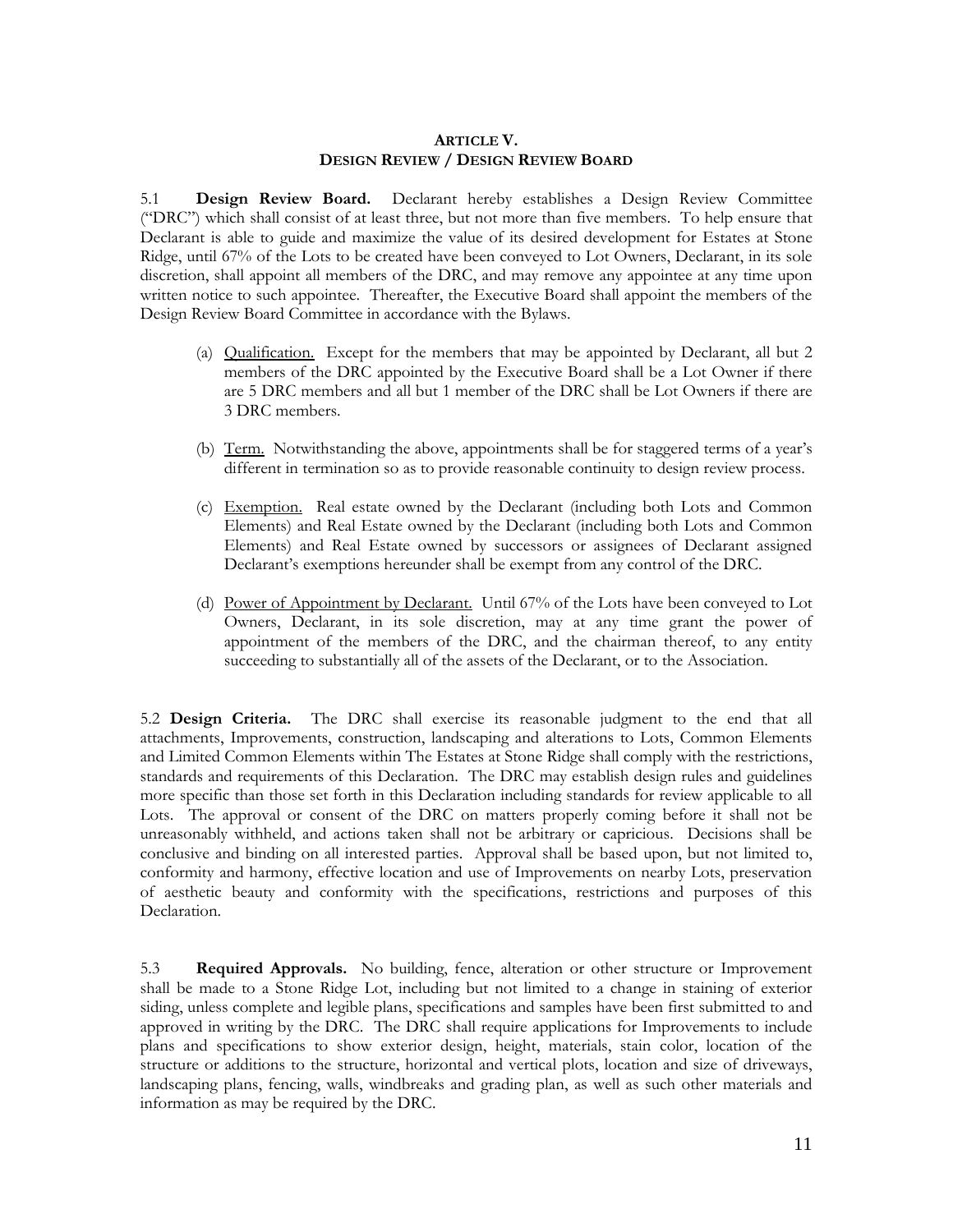5.4 **Reply and Communication.** The DRC shall reply to all submittal of plans made in accordance herewith in writing within Thirty (30) days after receipt. If approval of the plans is neither granted nor denied within this Thirty (30) day time frame after receipt, such plans shall be deemed approved. Where prior written consent of approval of the DRC is required under the Declaration with respect to the making of an Improvement, such Improvements shall be conclusively deemed to have been made in compliance with the Declaration unless a notice of intention to commence legal action challenging and objection thereto is issued by the DRC within one hundred and twenty (120) days after completion of such Improvement. All communications and submittals shall be addressed to the DRC at such address as the chairman of the DRC shall hereafter designate in writing addressed and mailed to the Lots Owners.

5.5 **Variances.** The DRC may grant reasonable variances or adjustments from any conditions and restrictions imposed by this Declaration in order to overcome practical difficulties and unnecessary hardships arising by reason of the application of the conditions and restrictions contained in these covenants or in a development guide. Such variances or adjustments shall be granted only when the granting thereof shall not be materially detrimental or injurious to the other Lots or Common Elements nor deviate substantially from the general intent and purpose of this Declaration. In the event that the request for a variance is disapproved by the DRC, the applicant shall have the right of appeal to the Executive Board of the Association.

5.6 **Waivers.** The approval or consent of the DRC, or appointed representative thereof, to any application for design approval shall not be deemed to constitute a waiver of any right to hold or deny approval or consent by the committee as to any application or their matters subsequently or additionally submitted for approval or consent.

5.7 **Liability.** The DRC and the members thereof, as well as any representative of the committee designated to act on its behalf, shall not be liable in damages to any person submitting requests for approval or failure to approve or disapprove in regard to any matter within its jurisdiction under these covenants. Every Lot Owner or other person who submits plans for approval agrees, by submission of such plans and specifications, that he will not bring any action or suit against the approving body or Declarant to recover any such damages. Approval of plans and specifications shall not be deemed to constitute compliance with the requirements of any local building codes or land use regulations and it shall be the responsibility of the Lot Owner or other person submitting plans and specifications to comply therewith.

5.8 **Records.** The DRC shall maintain written records of all applications submitted to it and of all actions taken by it with respect thereto. Such records shall be open and available for inspection by any interested party during reasonable hours of the business day.

5.9 **Inspection**. The DRC shall have the right and authority to inspect construction in progress to assure its conformance with plans approved by the Committee.

5.10 **Enforcement.** Enforcement of this Declaration may be by any proceeding at law or equity against any person or persons violating or attempting to violate any such provision. The DRC and any interested Lot Owner shall have the right but not the obligation to institute, maintain and prosecute any such proceedings. In any action instituted or maintained under this Article, the DRC shall be entitled to recover its costs and reasonable attorneys' fees incurred pursuant thereto, as well as any and all other sums awarded by the Court. Failure of the DRC or of any Lot Owner to enforce any covenant or restriction herein contained shall, in no event, be deemed a waiver of the right to do so thereafter.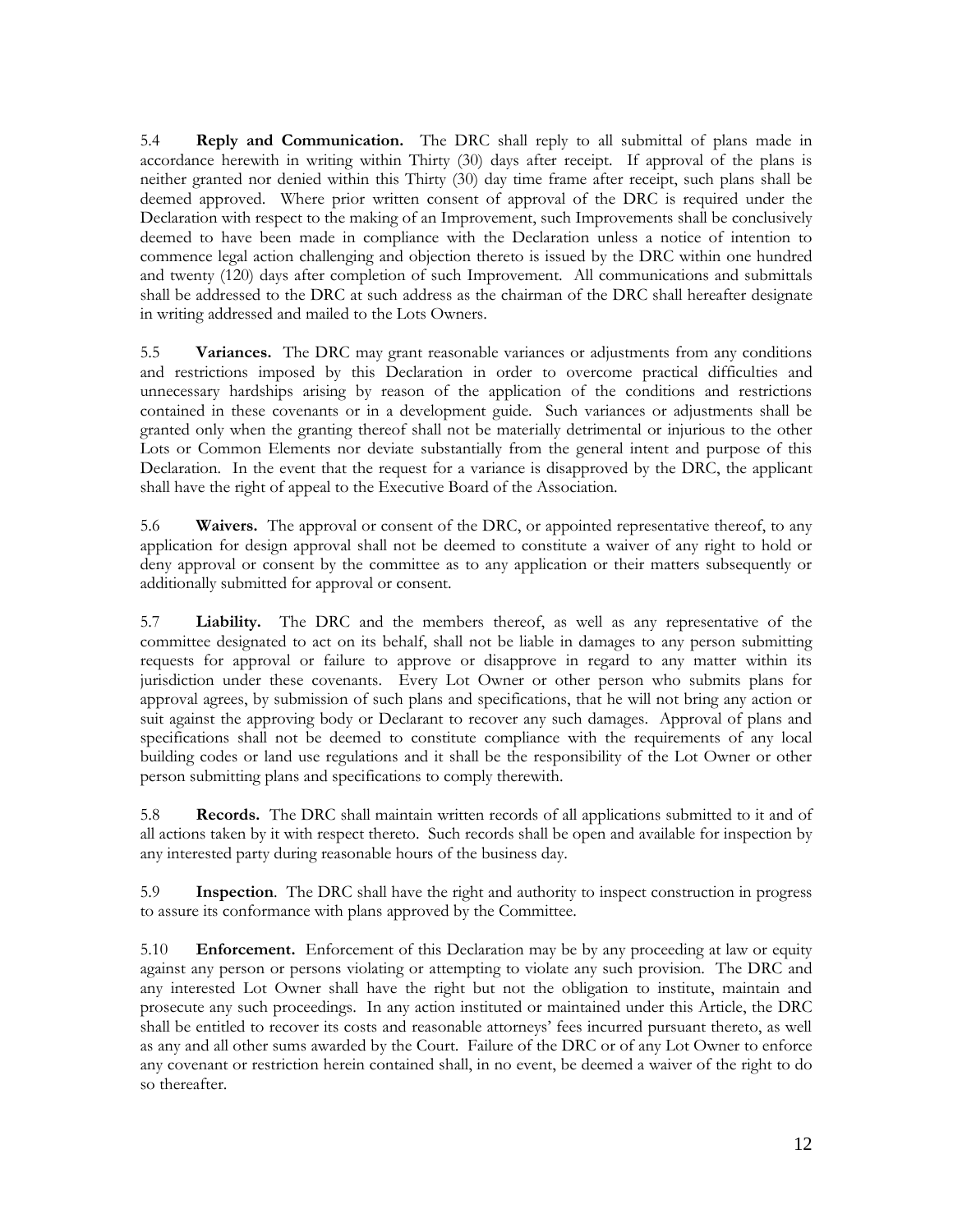# **ARTICLE VI. SPECIAL DECLARANT RIGHTS, DEVELOPMENT RIGHTS AND OTHER RESERVED RIGHTS**

Notwithstanding any provision in this Declaration and the Governing Documents to the contrary, all Development Rights and Special Declarant Rights set forth in this Article 6 shall terminate when (i) the maximum Lots allowed in The Estates at Stone Ridge have been sold to individual Lot Owners and all initial Improvements thereon are completed, or (ii) July 1, 2050, whichever shall first occur. Nothing stated in this Article, including the degree of specificity, shall be deemed to limit or waive any of Declarant's common law property rights or entitlements, all of which are hereby reserved. All rights reserved by this Article shall be fully assignable and transferable to any person, dealer, entity or governmental agency.

6.1 **Development Rights and Special Declarant Rights.** Declarant has, and by these presents does hereby reserve the following Development Rights and Special Declarant Rights:

- (a) The right to relocate boundaries between adjoining Lots, the right to enlarge Lots, enlarge the Common Elements, reduce or diminish the size of Lots, reduce or diminish the size of areas of the Common Elements, subdivide Lots, condominiumize Lots, Create Sub- Associations, complete or make improvements (whether or not indicated on the Estates at Stone Ridge Plat), relocate and realign trails;
- (b) The right to create or construct additional Lots, Common Elements or Limited Common Elements, to subdivide Lots and to convert Lots into Common Elements or to convert Common Elements into Lots;
- (c) The right to use, and to permit others to use, the easements, utility infrastructure, drainage systems, waterways, pipelines, ditches, trails, parks, common spaces, common elements, public roads, public streets, public alleys, public sidewalks and public paths through Estates at Stone Ridge for construction, performance or exercise of Declarant's rights under this Declaration and otherwise;
- (d) The right to merge or consolidate Estates at Stone Ridge with another Community;
- (e) The right to appoint or remove any officer of the Association or any Director during the period of Declarant Control;
- (f) The right to add Lots and to subject all or any part of unspecified real property to the provisions of this Declaration;
- (g) The right to amend the Governing Documents or any other maps or plats in connection with the exercise of any development right;
- (h) The right to assign in whole or in part, to the Association, or to its successors in title to any portion of , any of the Estates at Stone Ridge rights reserved in the Declaration upon execution and delivery of such assignment in writing;
- (i) The right to appoint members of the DRC and the Board of Directors;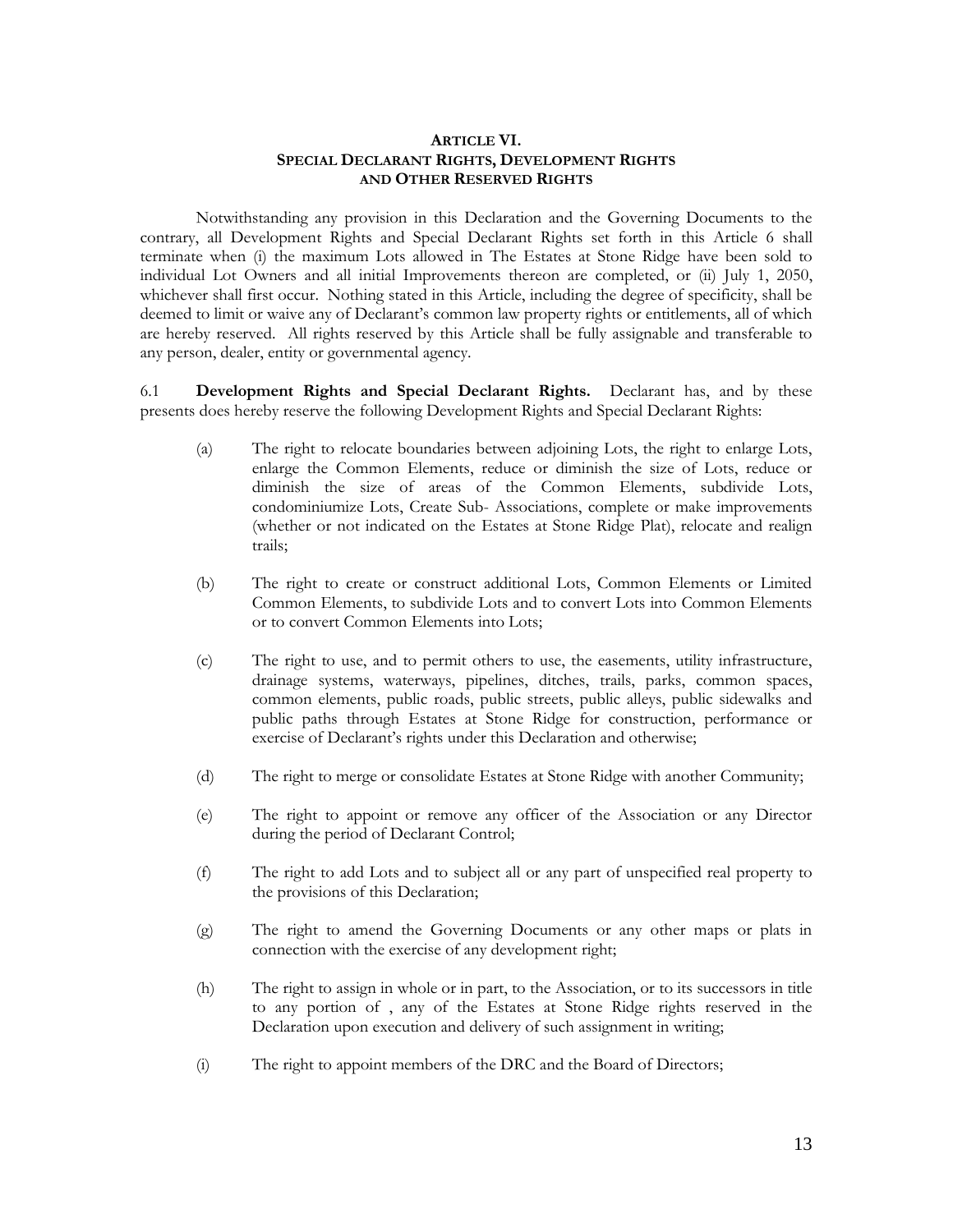- (j) The right to impose additional restrictive covenants and protective covenants upon Estates at Stone Ridge provided they are not inconsistent with, nor do they lower the standards of the original covenants;
- (k) The right to exercise any Development Rights defined, reserved or allowed in the Act, C.R.S. § 38-33.3-103(14), including but not limited to, the right to withdrawal pursuant to C.R.S. § 38-33.3-205, all of which rights are incorporated herein by reference as though fully set forth;
- (l) The right to exercise any Special Declarant Rights defined, reserved or allowed in the Act, C.R.S. § 38-33.3-103(29), all of which rights are incorporated herein by reference as though fully set forth;
- (m) All the easement rights specified by C.R.S. 38-33.3-216(1);
- (n) The right to improve, maintain, and use all the easements created, reserved and disclosed in this Declaration together with the right to assign the same.
- (o) The perpetual right to retain and lease Lots;
- (p) The right to extend, improve and use access to adjoining properties and Declarant's property (which right may exercise now or at any time in the future regardless of when and whether Declarant exercises development rights relative to subsequent Filings); and
- (q) The right to establish and declare additional easements and dedications for roads, utilities, trails.

Each of the foregoing reserved rights may only be exercised in a manner consistent with the Act, except that Declarant may, subject to applicable law, change the overall development plan for The Estates at Stone Ridge. The Declarant may exercise all its reserved rights in connection with other persons and entities and additional property may be added to the Estates at Stone Ridge through annexation. Declarant makes no assurance concerning the construction, building types, architectural style and/or size of Lots as may be created; provided, however, that the quality of construction will be consistent with the Improvements constructed in the initial portions of Estates at Stone Ridge Subsequent to the initial real estate and Improvements made subject to this Declaration, any additional buildings, structures and types of Improvements to be placed on the Lots, Common Elements, Limited Common Elements, or public right of ways may be of such quality and type as the person developing the same may determine, and those Improvements need not be of the same size, style or configuration.

6.2 **Other Additional Reserved Rights.** Declarant also reserves the following additional rights.

- (a) Sales. The right to maintain sales offices, management offices and models in Lots or on the Common Element.
- (b) Signs. The right to maintain signs and advertising on Estates at Stone Ridge to advertise the Estates at Stone Ridge or other communities developed or managed by, or affiliated with, the Declarant.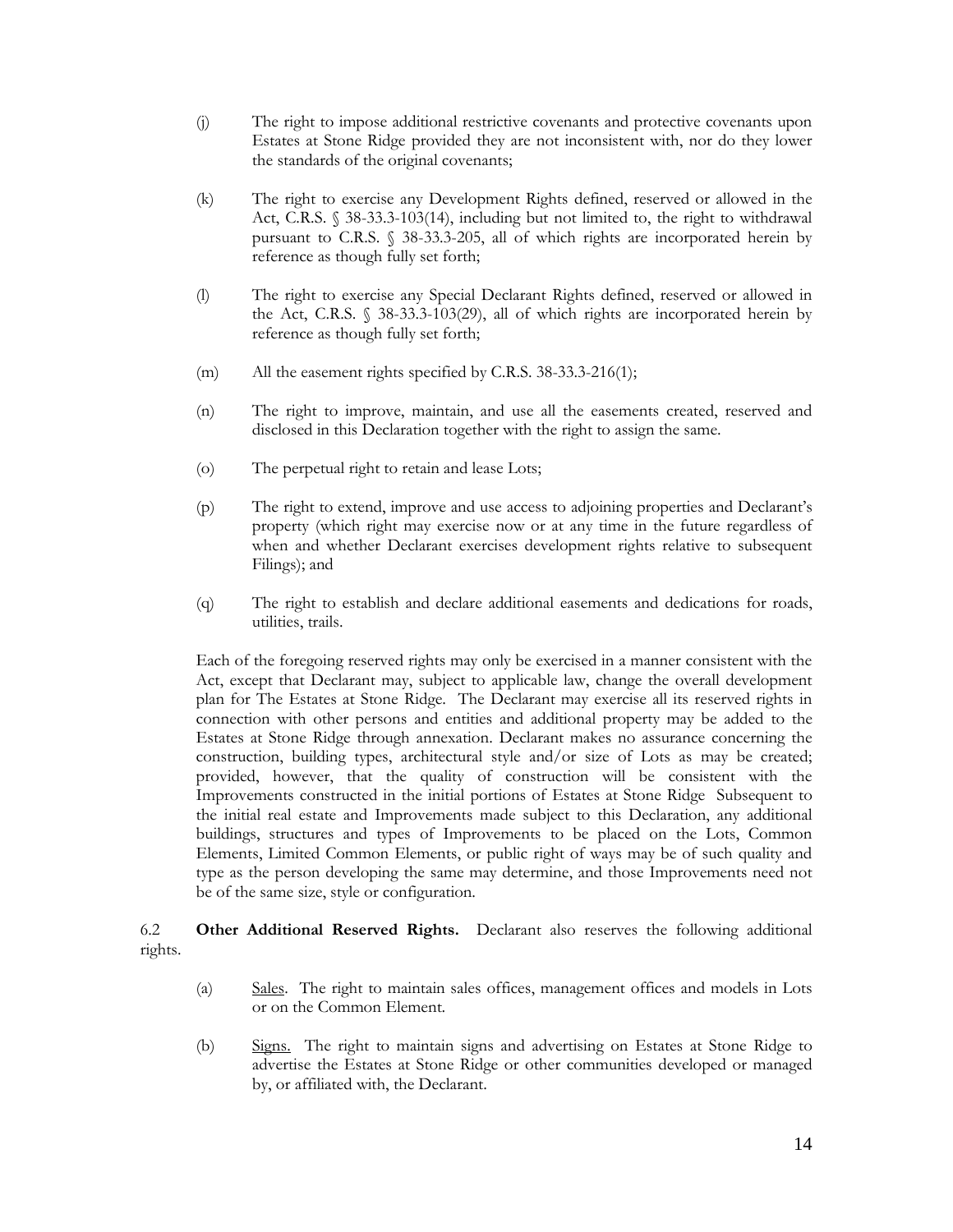- (c) Dedications. The right to establish, from time to time, by dedication or otherwise, public streets, utility or other easements for purposes including, but not limited to, public access, access paths, trails, walkways, drainage, recreational areas, parking areas, ducts, shafts, flues, ditches, conduit installation areas, and to create other reservations, exceptions and exclusions.
- (d) Use Agreements. The right to enter into, establish, execute, amend, and otherwise deal with contracts and agreements for the use or lease of water, the use lease, repair, maintenance or regulation of Common Elements, all of which may or may not be a part of Estates at Stone Ridge.
- (e) Construction Easement. Declarant and its assignees expressly reserve the right to perform warranty work, and repairs and construction work, and to store materials in secure areas, in Lots and in Common Elements, and the future right to control such work and repairs and the right of access thereto, until completion. All work may be performed without the consent or approval of any Lot Owner or holder of a First Lien Security Interest. Declarant and its assignees have such an easement through the Common Elements as may be reasonably necessary for exercising reserved rights and special declarant rights and for access and utilities to any properties which Declarant had the right to add to Estates at Stone Ridge but which have not been added. Such easement includes the right to construct underground utility lines, pipes, wires, ducts, conduits, and other facilities across all portions of Estates at Stone Ridge except Lots sold to a purchaser unless disclosed and/or reserved.
- (f) Reimbursements. The prior right to receive, obtain and demand financial reimbursement and fees from governmental agencies, the City of Montrose and any other person, developer, landowner or entity who wishes to use and/or tie into any of the infrastructure, roads or utilities installed by the Declarant as part of a private agreement, special district, improvement district or other mechanism whatsoever.
- (g) Unspecified Real Estate. The right to subject additional unspecified adjoining real property to the provisions of these Declarations and to otherwise create additional Lots. The consent of the existing Lot owners or holders of first lien security interests shall not be required for any such expansion by the Declarant and by accepting title to a Lot, each Owner hereby waives such right.
- (h) Other Rights. The right to exercise any additional reserved right created by any other provision of this Declaration or the Governing Documents.

6.3 **Rights Transferable/Rights Transferred.** Any rights created or reserved under this Article or the Act for the benefit of Declarant may be transferred to any person by an instrument describing the rights transferred recorded in the real property records of Montrose County, Colorado. Such instrument shall be executed by the transferor Declarant and the transferee. The rights transferred may then be exercised in compliance with the requirements of C.R.S. 38-33.3-210 and C.R.S. 38-33.3-209(6) without the consent of the Association, any Lot Owner or any holders of First Lien Security Interests.

6.4 **No Further Authorizations Needed.** The consent of Lot Owners or holders of First Lien Security Interests shall not be required for exercise of any reserved rights, development rights or special declarant rights provided the rights to be exercised are consistent with any planned unit development or other governmental conditions or requirements, and Declarant or its assignees may proceed without limitations at its sole option. Declarant or its assignees may exercise any reserved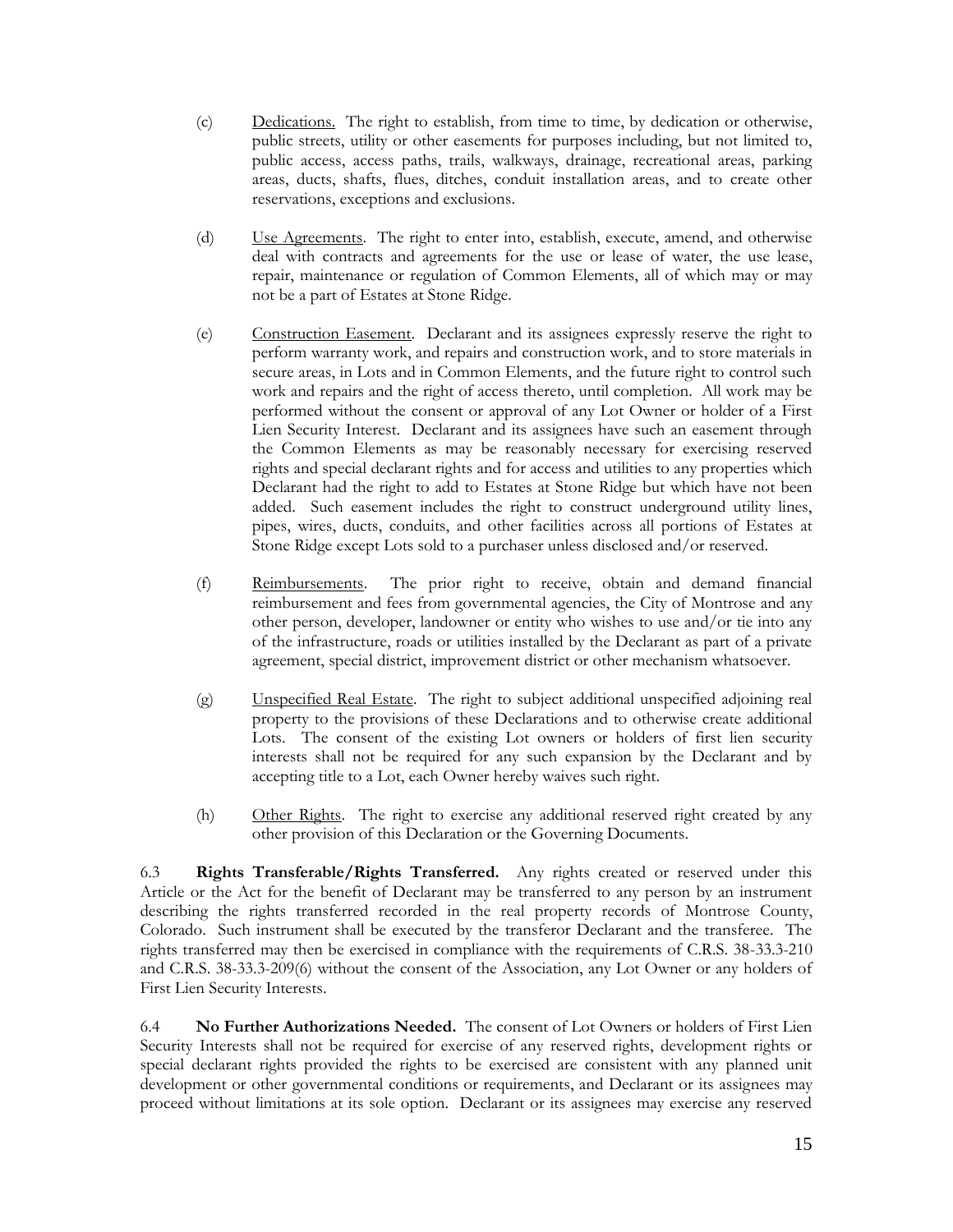rights on all or any portion of the Estates at Stone Ridge in whatever order determined. Declarant or its assignees shall not be obligated to exercise any reserved right or to expand, improve or supplement the Estates at Stone Ridge beyond the number of Lots initially submitted.

6.5 **Amendment of the Declaration or Map.** If Declarant or its assignees elect to exercise any rights set forth in this Article, that party shall comply with the Act by recording an amendment to the Declaration and/or an amendment to the Estates at Stone Ridge plat.

6.6 **Interpretation.** Recording of amendments to the Declaration and the Estates at Stone Ridge pursuant to reserved right in this Declaration shall automatically effectuate the terms and provisions of that amendment. Further, upon the recording of an amendment to the Declaration, the definitions used in this Declaration shall automatically be extended to encompass and to refer to Estates at Stone Ridge as expanded and to any Additional Improvements, and the same shall be added to and become a part of the Estates at Stone Ridge for all purposes. All conveyances of Lots after such amendment is recorded shall be effective to transfer rights in all Common Elements, whether or not reference is made to any Amendment of the Declaration or Estates at Stone Ridge Plat. Reference to the Declaration an Estates at Stone Ridge Plat in any instrument shall be deemed to include all Amendments to the Declaration, and the Estates at Stone Ridge Plat without specific reference thereto. Reference to these Declarations and Plat Map in any instrument shall be deemed to include all amendments thereto.

6.7 **Termination of Reserved Rights.** The rights to reserved to Declarant, for itself, its successors and assigns, shall expire as set forth herein, unless (i) reinstated by the Association, subject to whatever terms, conditions and limitations the Executive Board may impose on the subsequent exercise of the expansion right by Declarant, (ii) extended as allowed by law or, (iii) terminated by written instrument executed by the Declarant, recorded in the records of the Clerk and Recorder of Montrose County, Colorado.

6.8 **Additions by Others.** Additions of Lots to Estates at Stone Ridge may be made by persons other than the Declarant, or its successors and assigns or Owners, upon approval of the Association pursuant to a vote of a majority of a quorum of its members. Such approval shall be evidenced by a certified copy of such resolution of approval and a supplement or amendment to this Declaration, both recorded in records of the Montrose County Clerk and Recorder.

6.9 **Water Rights**. Declarant, for itself, its successors and assigns, has reserved all right, title and interest to all the water rights associated within Estates at Stone Ridge including, without limitation, all surface water, ground water, lease rights, transfer rights, use rights, tributary water, nontributary water, ditch rights, and water storage rights. Declarant and its successors also specifically reserves the right, which shall not necessarily be deemed an obligation, to access, service and maintain all ditches, pipelines and culverts throughout The Estates at Stone Ridge . Neither the Association nor any Owners shall be deemed to have received or be entitled to any water rights of any kind or nature as the same rights have been fully transferred and assigned.

# **ARTICLE VII. INSURANCE AND CONDEMNATION**

7.1 **Owner Insurance Duties and Obligations.** All Owners shall obtain and maintain (at their own expense) in full force and effect, at all times, all necessary and appropriate insurance coverage for their particular Lot and Improvements (including all easements over and across their Lots) for general liability and hazards.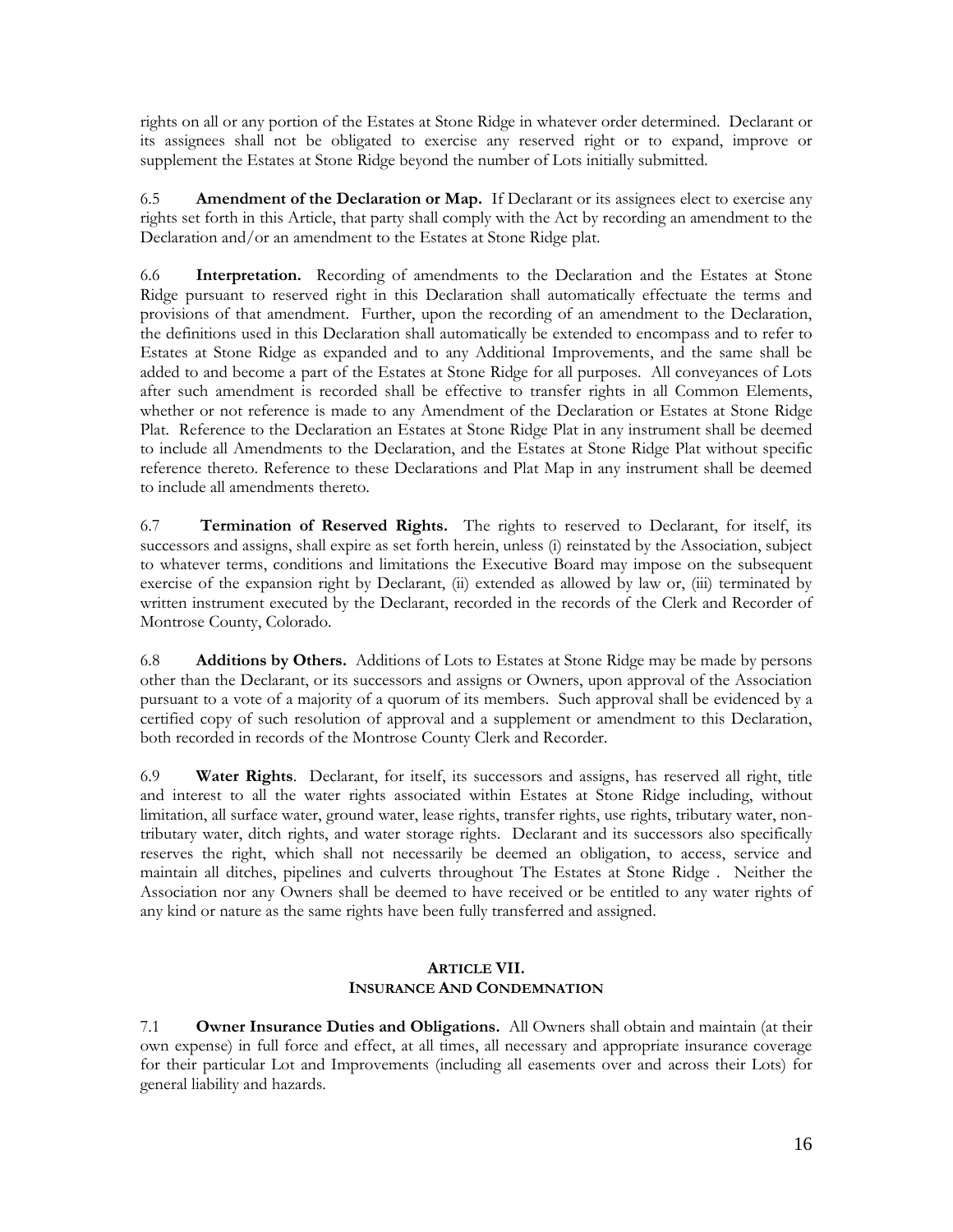7.2 **Association Insurance Carried.** The Association shall obtain and maintain in full force and effect, to the extent reasonably available and at all times, the insurance coverage set forth herein; which insurance coverage shall be provided by financially responsible and able companies duly authorized to do business in the State of Colorado. The Association shall maintain, to the extent reasonably available, with the following terms and provisions:

- (a) All policies of insurance shall contain waivers of subrogation and waivers of any defense based on invalidity arising from any acts of a Lot Owner and shall provide that such policies may not be canceled or modified without a least thirty (30) days prior written notice to all of the Lot Owners and the Association.
- (b) If requested by the holder of a First Lien Security Interest, duplicate originals of all policies and renewals thereof, together with proof of payments of premiums, shall be delivered to such holder.
- (c) All liability insurance shall be carried in blanket form, naming the Association, the Board, the manager or managing agent, if any, the officers of the Association, the Declarant, their successors and assigns, and Lot Owners as insured.

7.3 **Hazard Insurance on the Common Elements.** The Association shall obtain adequate hazard insurance covering loss, damage or destruction by fire or other casualty to the improvements, installed or made to the Common Elements and the other property of the Association. If obtainable, the Association shall also obtain the following and any additional endorsements deemed advisable by the Executive Board (a) an inflation guard endorsement, and/or (b) any special PUD endorsements.

7.4 **Liability Insurance.** The Association shall obtain adequate comprehensive policy of public liability and property damage liability insurance covering all of the Lots and the Common Elements, including structural coverage of the Lots, in such limits as the Board may determine from time to time, but not in any amount less than One Million Dollars (\$1,000,000.00) per injury, per person, and per occurrence, and in all cases covering all claims for bodily injury or property damage. Coverage shall include, without limitations, liability for personal injuries, operation of automobiles on behalf of the Association, and activities in connection with the ownership, operation, maintenance and other uses of the Estates at Stone Ridge. All liability insurance shall name the Association as the insured.

7.5 **Fidelity Insurance.** The Association may obtain adequate fidelity coverage or fidelity bonds to protect against dishonest acts on the part of its officers, directors, trustees and employees and on the part of all others who handle or are responsible for handling the funds of the Association, including persons who serve the Association with or without compensation. The clause "officer, directors, trustees and employees" shall not include any officer, director, manager or managing agent heretofore or hereafter employed by the Association. The fidelity coverage or bonds should be in an amount sufficient to cover the maximum funds that will be in the control of the Association, its officers, directors, trustees and employees.

7.6 **Worker's Compensation and Employer's Liability Insurance.** The Association shall obtain worker's compensation and employer's liability insurance and all other similar insurance with respect to its employees in the amounts and forms as may now or hereafter be required by law.

7.7 **Officers' and Directors' Personal Liability Insurance.** The Association may obtain officers' and directors' personal liability insurance to protect the officers and directors from personal liability in relation to their duties and responsibilities in acting as officers and directors on behalf of the Association. Neither the term "officers" nor the term "directors" shall include any officer,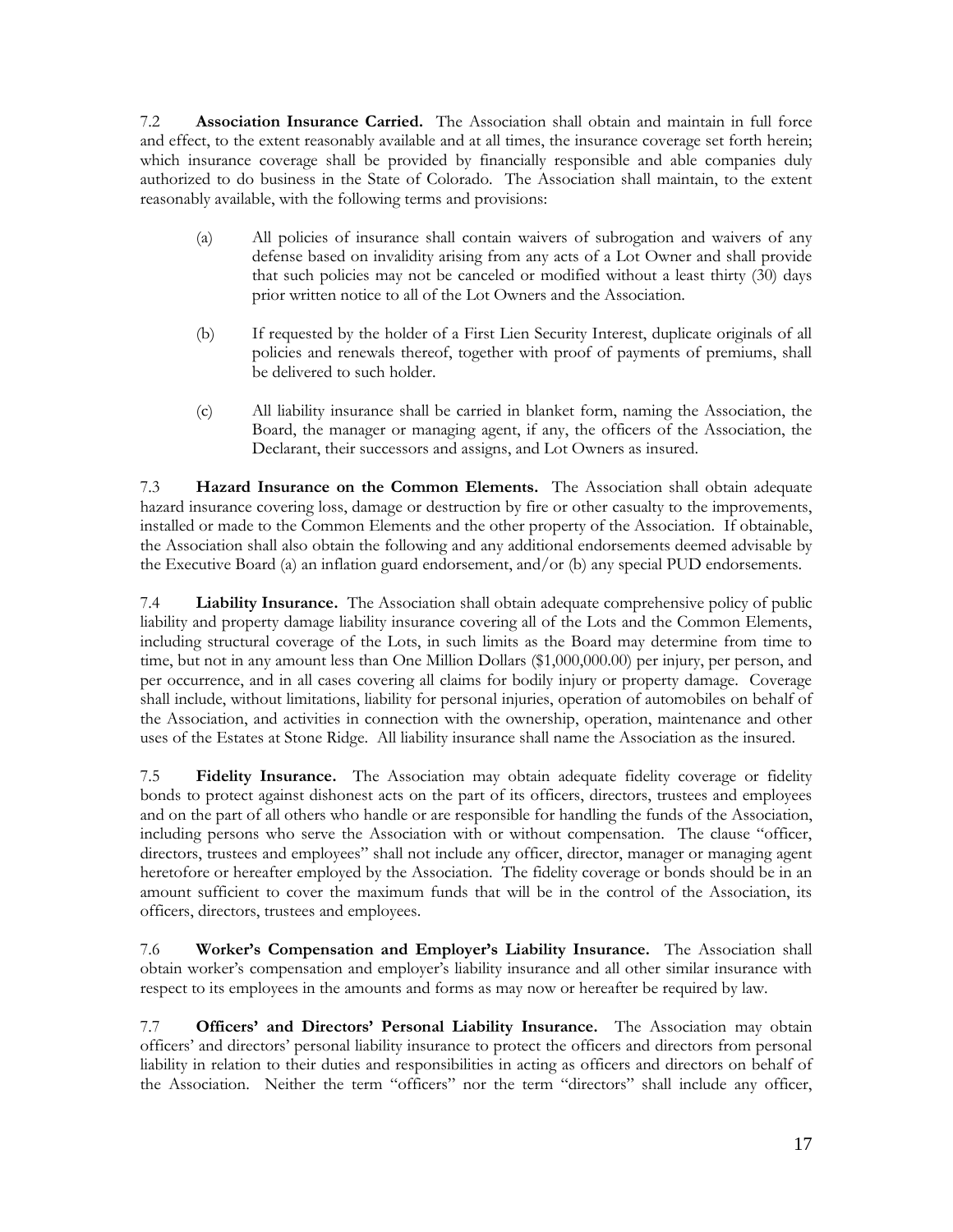director, agent or employee of Declarant nor any officer, director, employee or agent of any professional manager or managing agent heretofore or hereafter employed by the Association.

7.8 **Other Insurance.** The Association may obtain insurance against such other risks, of similar or dissimilar nature, including flood insurance and Infrastructure insurance, as it shall deem appropriate with respect to the Association responsibilities and duties.

7.9 **Annual Insurance Review.** The Board shall review the insurance carried by and on behalf of the Association at least annually, for the purpose of determining the amount of insurance required. In no event shall any casualty insurance policy contain a co-insurance clause for less than one hundred percent of the full insurable replacement cost.

7.10 **Insurance Premium.** Except as assessed in proportion to risk, insurance premiums for the above provided insurance shall be a Common Expense to be included as a part of the assessments levied by the Association.

7.11 **Managing Agent Insurance.** The manager or managing agent, if any, shall be insured for the benefit of the Association and shall submit evidence of such coverage to the Association.

7.12 **Waiver of Claims Against Association.** As to all policies of insurance maintained by or for the benefit of the Association and Lot Owners, the Association and the Lot Owners hereby waive and release all claims against one another, the Board and Declarant, to the extent of the insurance proceeds available, whether or not the insurance damage or injury is caused by the negligence of or breach of any agreement by and of said persons.

7.13 **Adjustments by the Association.** Any loss covered by an insurance policy described above shall be adjusted by the Association, and the insurance proceeds for that loss shall be payable to the Association and not to any holder of a First Lien Security Interest. The Association shall hold any insurance proceeds in trust for the Association, Lot Owners and holders of the First Lien Security Interest as their interests may appear. The proceeds must be distributed first for the repair or restoration of the damaged property, and the Association Lot Owners and holders of the First Lien Security Interest are not entitled to receive payment of any portion of the proceeds unless there is a surplus of proceeds after the damaged property has been completely repaired or restored.

7.14 **Duty to Repair.** Any portion of the Estates at Stone Ridge for which insurance is required under this Article which is damaged or destroyed must be repaired or replaced promptly by the Association or Lot Owner, at the Lot Owner's option, whether the repair is done by the Association or the Lot Owner, except as provided in the Act.

7.15 **Condemnation and Hazard Insurance Allocations and Distributions.** In the event of a distribution of condemnation proceed or hazard insurance proceeds to the Lot Owners, the distribution shall be as the parties with interests and right are determined or allocated by record and pursuant to the Act.

# **ARTICLE VIII. MISCELLANEOUS PROVISIONS**

8.1 **General Enforcement.** The Declarant, the Association, or Lot Owner(s) may enforce the restrictions, conditions, covenants, and reservations contained by this Declaration by proceedings at law or in equity against any person or persons, either to recover damages for the breach, threatened breach or violation thereof and shall recover its reasonable attorneys' fees incurred in enforcing these covenants or to restrain such violation or attempted violation. Failure of the Declarant, the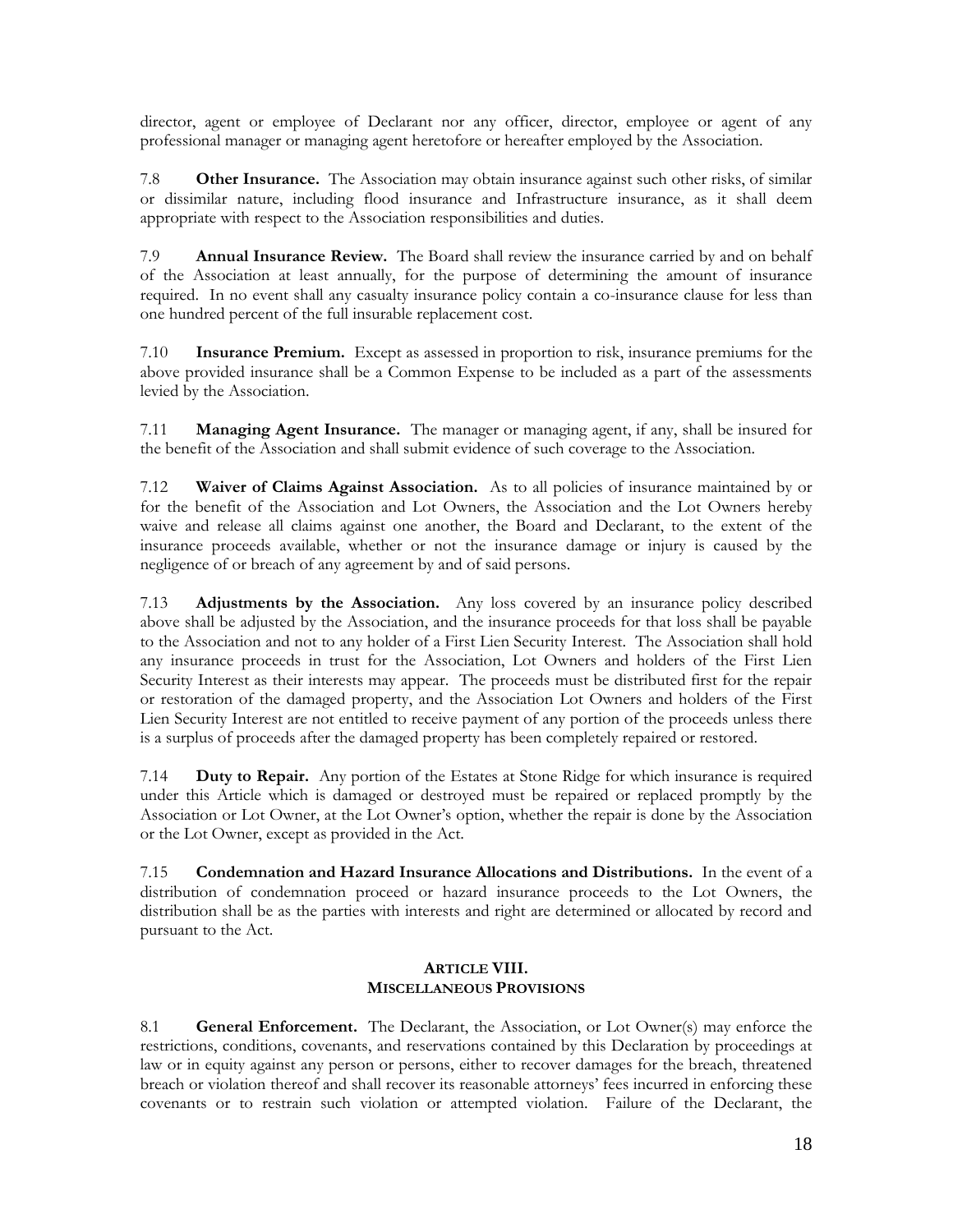Association or of any Lot Owner to enforce any covenant or restriction herein contained shall no event be deemed a waiver of the right to do so thereafter. The Executive Board may mail or post on a bulletin board at a conspicuous place within the Common Elements notices of any covenant violations by members and copies of any recorded statements. Failure to post shall not affect the validity of any lien or covenant violation. In the event a Lot Owner or Declarant brings an action to enjoin any violation of this Declaration, each Owner shall be deemed to have covenanted and agreed to the entry of a temporary restraining order, preliminary injunction and permanent injunction, without the requirements of a security bond being posted under the provisions of the Colorado Court Rules or applicable statutes.

8.2 **Association Enforcement.** In the event of a failure or refusal to comply strictly with any provision of this Declaration, a notice shall be mailed by the Association to such violator setting for the nature of the violation, including the provisions of this Declaration violated, and shall be signed by at least one member of the Executive Board or an officer of the Association. Such notice shall also state the action required by the Owner to cure the violation, the time required for such action and the nature of the action contemplated by the Association if the violation is not cured by the Owner. Any action taken by the Association to correct such violation shall be at the sole cost and expense of such Owner (including any attorneys' fees incurred in conjunction therewith), and the Association shall charge and assess such Owner for the full cost thereof. The Association may avail itself of any and all remedies available to it in law or equity including, but not limited to, injunctive action and appropriate restraining orders.

8.3 **Severability.** Each of the provisions of this Declaration shall be deemed independent and severable. If any provision of this Declaration or the application thereof to any person or circumstances is held invalid, such invalidity shall not affect other provisions or applications of this Declaration which can be given effect without the invalid provisions or applications.

8.4 **Amendment of Declaration, Map or Plat by Declarant.** If Declarant shall determine that any amendments shall be necessary in order to make non-material changes, such as for the correction of a technical, clerical or typographical error or clarification of a statement or for any changes to real property not yet part of or adjacent to The Estates at Stone Ridge, then, subject to the following sentence of this Article, Declarant shall have the right and power to make and execute any such amendments without obtaining the approval of any Lot Owner or the Association. Each such amendment of this Declaration shall be made, if at all, by Declarant prior to the expiration of twenty (20) years from the date this Declaration is recorded, and a copy of such amendment shall be mailed first class, postage prepaid to all Lot Owners. In furtherance of the foregoing, a power coupled with an interest is hereby reserved and granted to Declarant to make or consent to an amendment under this Article on behalf of each Lot Owner and holder of a Security Interest. Each deed, Security Interest, other evidence of obligation or other instrument affection a Lot and the acceptance thereof shall be deemed to be a grant and acknowledgement of, and a consent to the reservation of, the power of Declarant to make, execute and record an amendment under this Article.

8.5 **Amendment of Declaration by Lot Owners.** Except as otherwise provided in this Declaration, and subject to provisions elsewhere contained in this Declaration requiring the consent of Declarant or others, any provision, covenant, condition, restriction or equitable servitude contained in this Declaration may be amended or repealed at any time and from time to time upon approval of at least sixty-seven (67%) of the votes of the Association Members entitled to vote and with the written consent of the Association. The amendment shall be recorded in the office of the Clerk and Recorder of Montrose County, Colorado, setting forth the amendment in full and certifying that the amendment has been approved as set forth above, and containing the written consent and approval of the Association.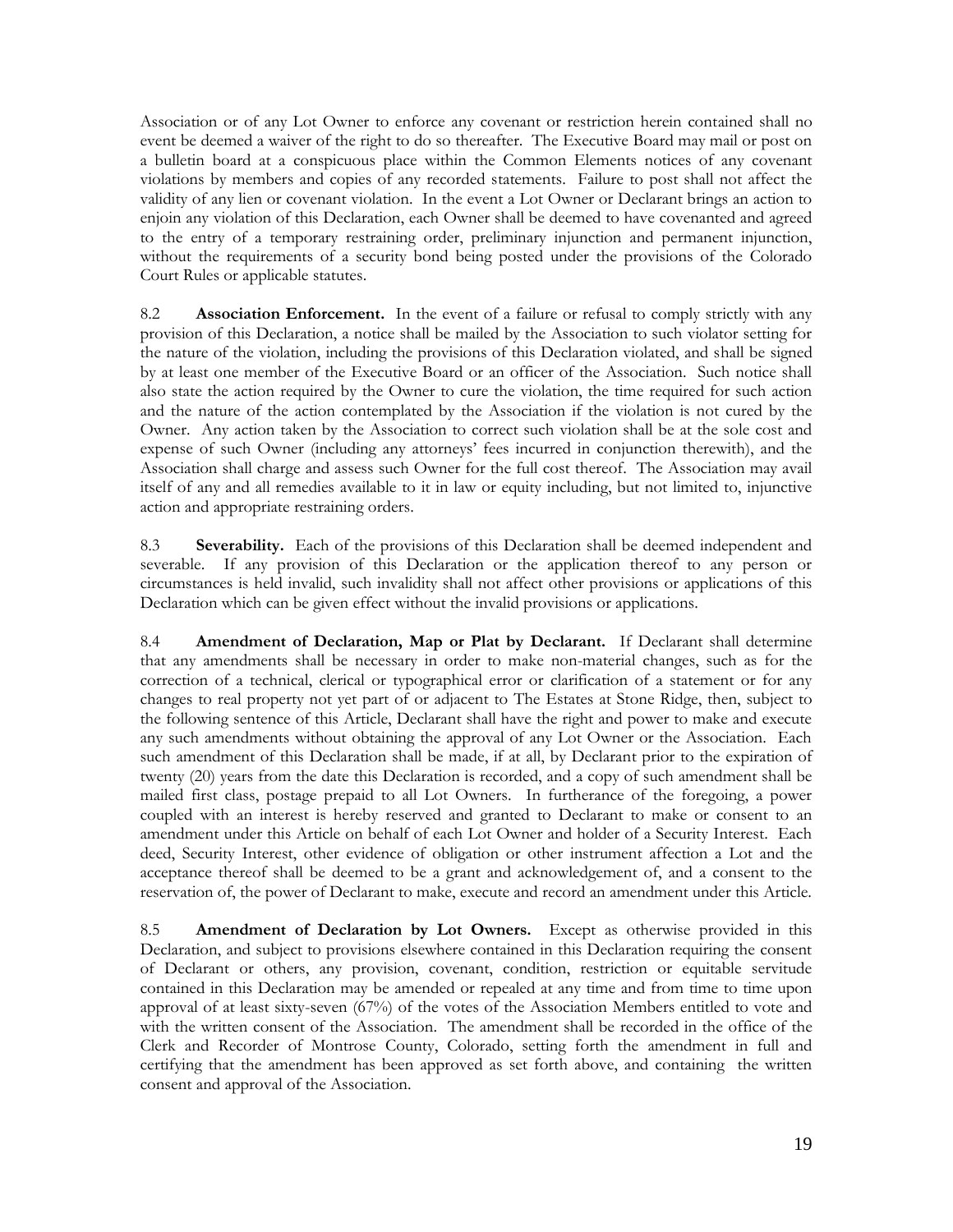8.6 **Required Consent of Declarant to Amendment.** Notwithstanding any other provision in this Declaration to the contrary, any proposed amendment to or repeal of any provision of this Declaration reserving development rights to or for the benefit of the Declarant, or its successors and assignees, shall not be effective unless Declarant, and its assignees, if any, have given written consent to such amendment or repeal, which consent may be evidenced by the execution by Declarant or its assignees of any certificate of amendment or repeal. The foregoing consent requirement shall be an express condition precedent to any such amendment or repeal.

8.7 **Interpretation.** This Declaration shall be liberally construed to effectuate the purposes of (i) creating a uniform plan for the future development of the Estates at Stone Ridge, (ii) the development and maximum economic use of Declarant's adjoining properties, (iii) the development and use of other near and adjoining properties with the consent and cooperation of Declarant, and (iv) promoting and effectuating the fundamental concepts set forth in this Declaration. This Declaration shall not be deemed to create an third party beneficiaries or allow or permit any person or entity to use the infrastructure and improvements installed and developed by Declarant without the prior written consent of and compensation to Declarant. All regulations, rules and laws of the City of Montrose shall apply to Estates at Stone Ridge (including the Residential Zone District for all residential lots), as modified by the Preliminary Plat Approval, P.U.D. Agreement and the final plats and each Owner and the Association shall comply with the same. The Laws of the State of Colorado shall govern and construe this Declaration.

8.8 **Binding Document.** Except as otherwise provided herein, this Declaration shall be a binding real covenant upon and shall inure to the benefit of Declarant, the Association, and each Owner and their respective tenants, heirs, personal representatives, agents, successors and assigns. Each Owner within Stone Ridge, by virtue of acceptance of any right, title or interest in any real property within Stone Ridge, shall be deemed to have accepted, ratified, adopted this Declaration and declared it as a personal covenant of such Owner and the Association. This Declaration, and all its provisions, as amended, shall run with and bind the title to the land submitted hereby in perpetuity.

8.9 **IMPORTANT NOTICE**. Any person who desires to buy a Lot in The Estates at Stone Ridge should (i) obtain the advice of a lawyer before doing so because this written Declaration imposes important obligations, disclosures and limitations regarding the ownership of a Lot. This notice is intended to equalize the commercial setting of the negotiations.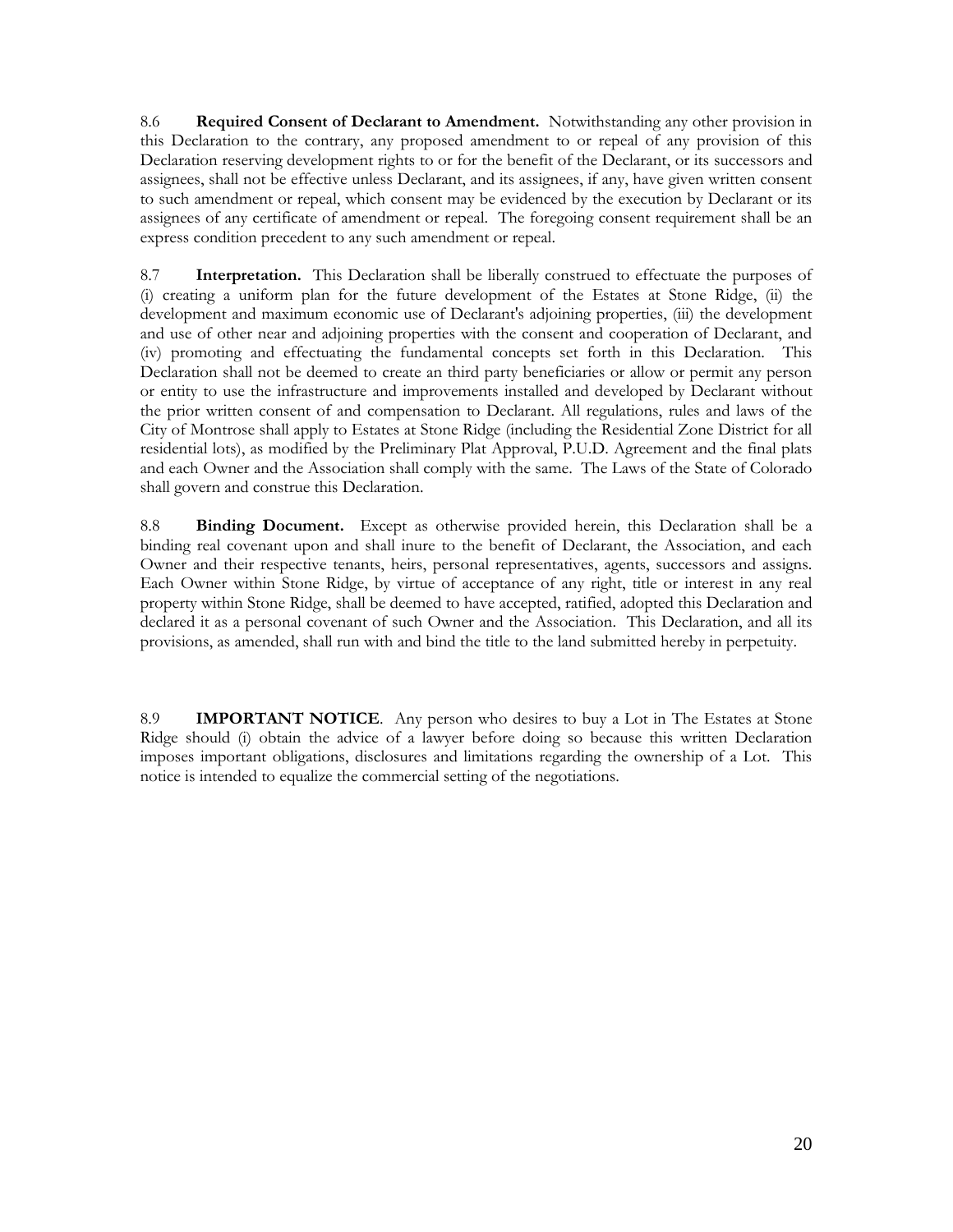IN WITNESS WHEREOF, Declarant executed this Declaration as of the date subscribed above.

# **DECLARANT: STONE RIDGE OF MONTROSE, LLC**

a Colorado limited liability company

By: \_\_\_\_\_\_\_\_\_\_\_\_\_\_\_\_\_\_\_\_\_ , Manager

*}*

*STATE OF COLORADO }*

*OURAY COUNTY }*

*, personally appeared before me and acknowledged the foregoing Declaration of Covenants, Conditions and Restrictions in his capacity as Manager STONE RIDGE OF MONTROSE, LLC, a Colorado limited liability company, on this \_\_\_\_\_\_ day of \_\_\_\_\_\_\_\_\_\_\_\_\_\_\_, 2016.*

*Witness my hand and official seal. My commission expires:* 

*Notary Public*

# **EXHIBIT A**

**DESCRIPTION OF THE PROPERTY AT THE TIME THE DECLARATION IS RECORDED:** Lot 14, 57 thru 77, 82, 90 thru 92 and outlot(s) A, B, C, D, according to the Plat recorded at Reception No. 765106 in the Office of the Montrose County Clerk & Recorder. Situated is US Govt. Lot 18 and SW ¼ SE ¼ of Sec. 4, T.48N., R.9W., N.M.P.M. City of Montrose, County of Montrose, State of Colorado

Subject to the Following:

# *[ALL EASEMENTS, RESTRICTIONS, RESERVATIONS OF RECORD WHICH ARE SHOWN ON A TITLE INSURANCE COMMITMENT].*

1.) The Final Plat of The Estates at Stone Ridge Filing # 1 recorded at Reception NO. 765106 in the office of the Montrose County Clerk & Recorder.

2.) The preliminary plat Development Agreement in the office of the Montrose County Clerk and recorder